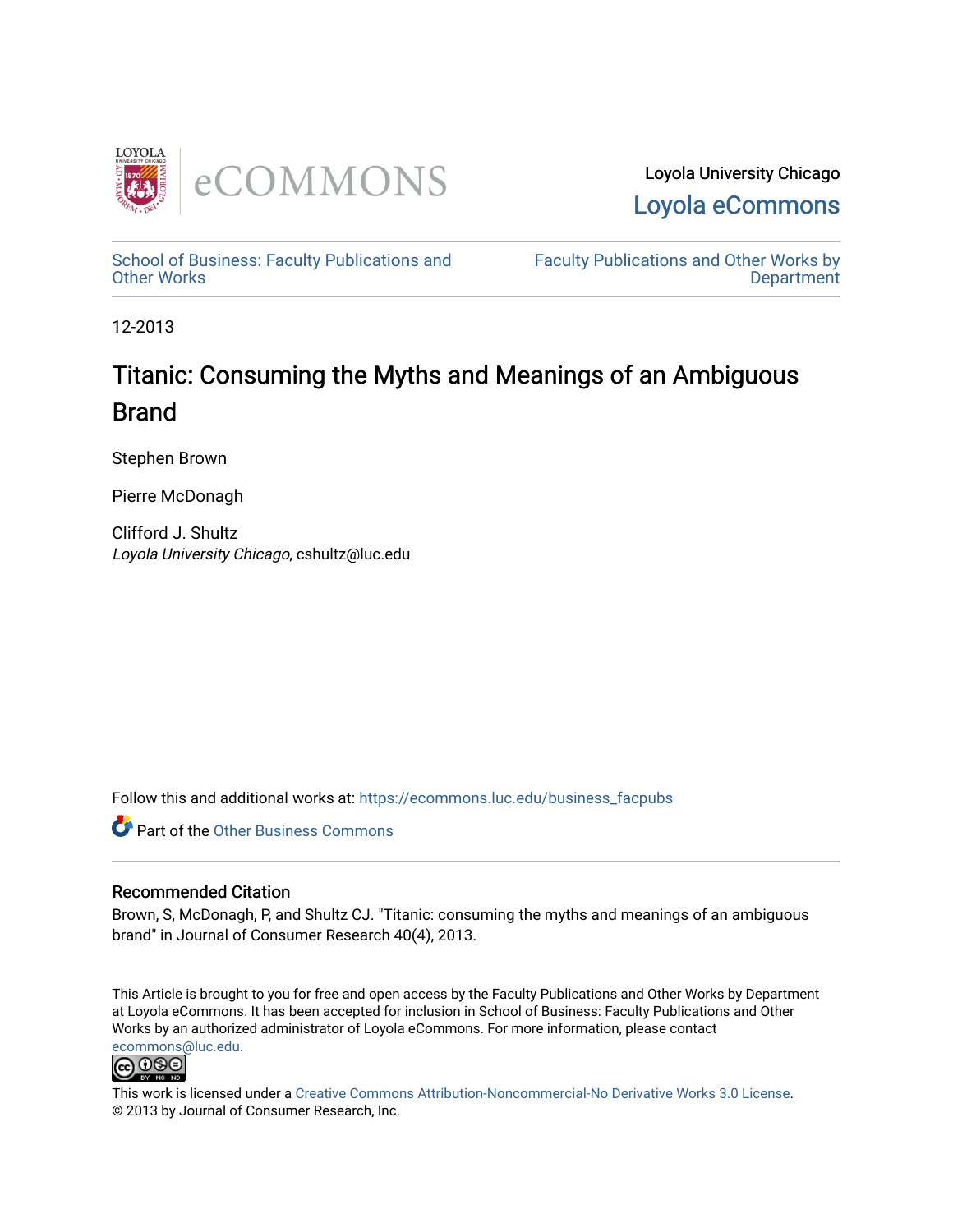# *Titanic***: Consuming the Myths and Meanings of an Ambiguous Brand**

STEPHEN BROWN PIERRE MCDONAGH CLIFFORD J. SHULTZ II

> Myths have come of age in consumer research. In the 22 years since Levy's inaugural article, the literature has grown at an impressive rate. Yet important questions remain unanswered: What makes some myths especially meaningful to consumers? Why are certain consumer myths more prevalent and less perishable than others? This article argues that ambiguity is an influential factor. Using the RMS *Titanic* as an empirical exemplar, it unpacks the principal forms of myth-informed ambiguity surrounding "the unsinkable brand." Predicated on William Empson's hitherto unsung principles of literary criticism, the article posits that ambiguity in its multifaceted forms is integral to outstanding branding and consumer meaning making, as well as myth appeal more generally.

Like poetry and music, mythology should awaken us to rapture, even in the face of death and the despair we may feel at the prospect of annihilation. (Armstrong 2005, 8)

pril, according to T. S. Eliot  $(1922)$ , is the cruelest month. If 2012 is anything to go by, it is also the craziest. April 2012 was the month when the world went wild for *Titanic*, the "unsinkable" steamship that sank on its maiden voyage 100 years earlier (Sides 2012). The centennial of the sinking was commemorated in many cities associated with the legendary White Star liner, including Liverpool, Southampton, Cherbourg, Cobh, and New York (Ward 2012). It was likewise marked by manifold works of popular culture: movies, musicals, murals, magazine articles, museum exhibitions, computer games, iPhone apps, requiem masses, and more (*Economist* 2012). Memorabilia sellers were also out in force, happily slapping images of the ill-fated liner on everything from baseball caps to candy bars (McKeown 2012).

*Laura Peracchio served as editor and Craig Thompson served as associate editor for this article.*

*Electronically published June 21, 2013*

Viewed dispassionately, this fixation is hard to fathom. The loss of life on *Titanic* was minuscule compared to prior disasters and, when set against subsequent catastrophes, the 1912 tragedy barely registers (Eyers 2013). Yet *Titanic* is still seen as a quintessential calamity, the model against which human misfortunes are measured (Biel 2012). In the annals of mishap, the ship stands shoulder to shoulder with the assassinations of Lincoln and Kennedy (Wade 1986), the *Challenger* space shuttle explosion (Howells 2012), and *Titanic*'s terrible twenty-first-century equivalent, September 11, 2001 (Pellegrino 2012). For Molony (2012), RMS *Titanic* is nothing less than the Rolls-Royce of misadventure, an iconic superbrand of the mortality market.

Branding *Titanic* in this way may seem distasteful, bordering on obscene, but it is in keeping with the recent turn to "dark tourism" (Lennon and Foley 2000), that is, the commodification of locations and occasions associated with death and destruction (Stone and Sharpley 2008). The selling of the *Titanic*, however, is not just another instance of humankind's appetite for the macabre (Goulding, Saren, and Lindridge 2013). It is a prime example of myth making. As many commentators have noted, it is the myth of the unsinkable ship—myths, rather—that has made this ambiguous brand meaningful to millions of consumers (Barczewski 2004; Biel 2012; Cameron 2011; Foster 1997).

This article examines the *Titanic* brand through a mythological lens, with a view to unpacking its ambiguities. After summarizing the mythic traditions in consumer research, considering the contested meanings of ambiguity, and recounting the oft-told tale of the *Titanic*, we explain our methodological approach, which is predicated on the prin-

595

Stephen Brown [\(sfx.brown@ulster.ac.uk\)](mailto:sfx.brown@ulster.ac.uk) is professor of marketing research, University of Ulster, Newtownabbey, County Antrim, BT37 0QB, UK. Pierre McDonagh [\(pierre.mcdonagh@dcu.ie\)](mailto:pierre.mcdonagh@dcu.ie) is senior lecturer in marketing, Dublin City University, Dublin 9, Ireland. Clifford J. Shultz II [\(cjs2@luc.edu\)](mailto:cjs2@luc.edu) is professor and Charles H. Kellstadt Chair of Marketing, Loyola University Chicago, Chicago, IL 60611. The authors acknowledge the enormously helpful input of the editor, associate editor, and reviewers.

<sup>© 2013</sup> by JOURNAL OF CONSUMER RESEARCH, Inc. • Vol. 40 • December 2013 All rights reserved. 0093-5301/2013/4004-0001\$10.00. DOI: 10.1086/671474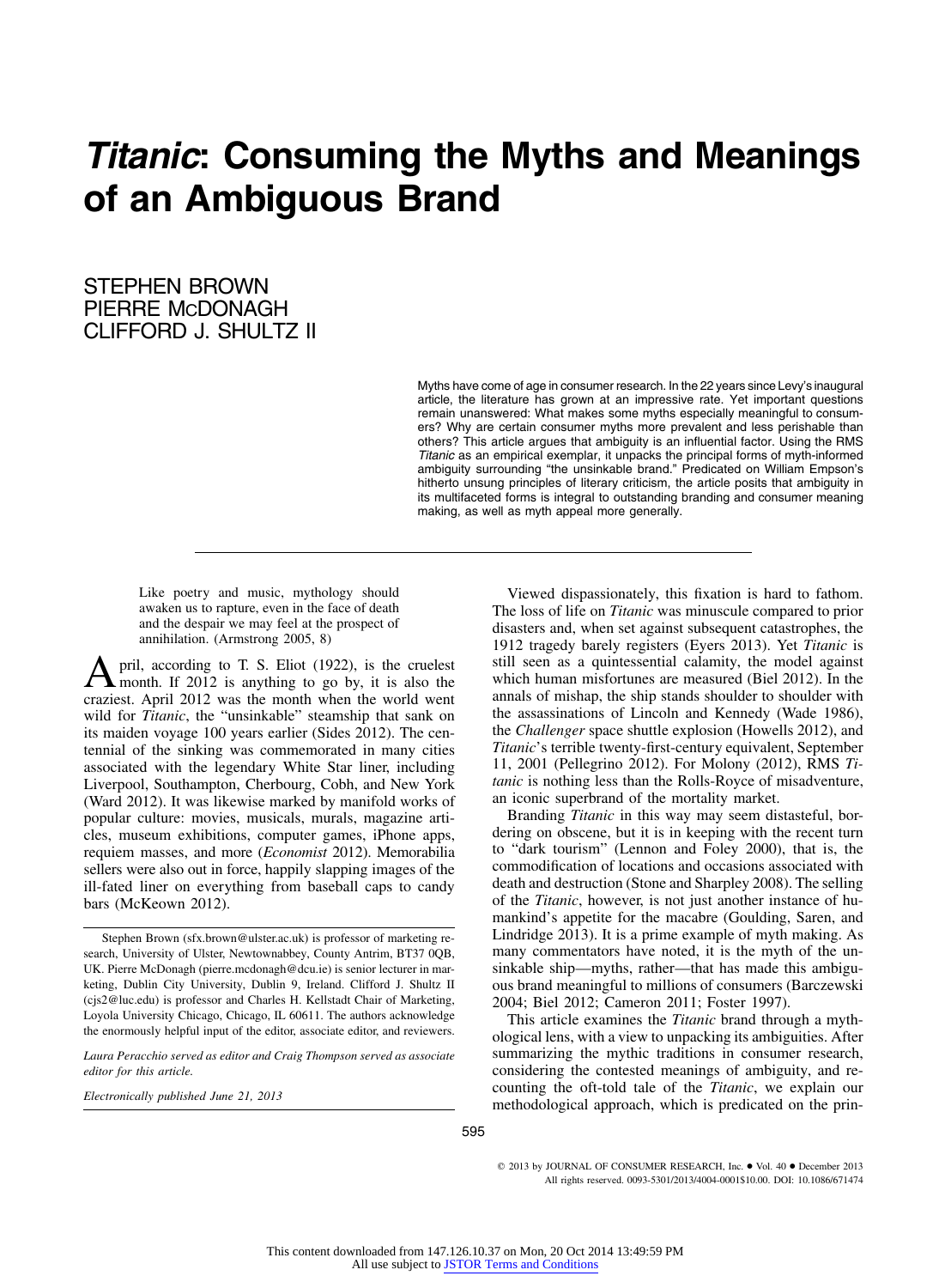ciples of consumer culture theory (CCT) in general and Empson's ambiguity-led literary criticism in particular. The results reveal a spectrum of *Titanic* ambiguities, from *confusion* through *contradiction* to *cumulation*, ambiguities that help account for the mythical brand's consumer appeal, not least in Northern Ireland, where the meanings of the vessel have metamorphosed from shameful mortification to shameless monetization, while crossing a seemingly sacrosanct religious divide.

In terms of its contributions, our article responds to Arnould and Thompson's (2005, 876) call for historically informed analyses of "the commodity form (broadly defined)." Empirically, it extends CCT's repertoire to all four composers of brand stories–owners, consumers, influencers, and popular culture (Holt 2003)—thereby adding additional instruments to the myth-ensemble. Methodologically, it returns to the corpus of literary criticism largely neglected since the passing of its prime mover, Barbara B. Stern. Conceptually, it demonstrates that ambiguity is a multifaceted construct, not so much a property as a panorama with specific points of interest. Paradigmatically, our article adheres to the principles of the liberal arts, insofar as it extracts enlightenment from a single, stupendous case study rather than a representative sample of *Titanic* fanatics. And, rhetorically, it considers the implications of ambiguous branding for consumer research, going forward.

#### **MYTH MATTER**

In his compact introduction to the principal theories of myth, Segal (2004) identifies 10 academic domains where the subject looms large. These range from religious studies and psychology to anthropology and literary criticism. If Segal were writing his text today, he might be tempted to add consumer research to his list of traditions. As a glance through past issues of *JCR* (and the ACR proceedings) attests, our field is replete with writing and theorizing about myth (Thompson 2004).

When this compendious body of work is examined, it is evident that considerable progress has been made on Levy's (1981, 51) inaugural question, "What is myth really about?" Rather less clear, though, is "why particular myths resonate" (Holt 2004, 236). How come some myths are more powerful or persuasive than others? Why is it that certain myths and the iconic brands that embody them—are eagerly embraced by consumers and integrated into their lives, whereas others fail to strike a chord or ring true?

According to Stern (1995), archetypes are the answer. Following Northrop Frye, the founding father of archetypal literary criticism, she argues that four fundamental *mythoi* —tragedy, comedy, irony, and romance—underpin consumers' many and varied attempts to make sense of the world and are made manifest on ritualistic occasions such as Thanksgiving. Deep structures in consumer myth-making are likewise discerned by Belk and Tumbat (2003), Hirschman (1988), Holbrook (1988), Kozinets (2008), Levy (1981), Zaltman (2003), and Zhao and Belk (2008), among others, albeit Frye is often foregone in favor of equally profound

thinkers like Joseph Campbell, Carl Jung, Roland Barthes, Algirdas Greimas, Claude Lévi-Strauss, or the id-meister himself, Sigmund Freud.

Another popular explanation is palliative. On the basis of Lévi-Strauss's (1963) contention that the function of myth is to mitigate and ideally resolve the contradictions and paradoxes of human existence, this attributes consumer myth-choices to macro social, economic, demographic, and technological developments (Holt 2002, 2004, 2005; Thompson 2004). As consumer culture shifts and fractures under the strains of creatively destructive late capitalism, people require assuasive identity myths and acquire the brands, or procure the experiences, that best articulate them. These offer succor at times of stress, anxiety, and existential angst (Belk and Costa 1998; Holt and Thompson 2004; Kozinets 2002; Thompson and Tian 2008) and are elevated in turn to iconic standing alongside equivalent idols of popular culture—politicians, sportspeople, musicians, movie stars, and so on (Holt 2004).

Above and beyond the myths-are-salves explanation is the myth-as-salvation interpretation. This is predicated on consumers' para-religious pursuit of individual and collective identity projects, which are consecrated through mythimbued brands and devotional consumption practices (Arsel and Thompson 2011; Kozinets and Handelman 2004; Muñiz and Schau 2005; Schouten and McAlexander 1995). Such self-sanctifying consumer actions are not without tribulation (Giesler 2008, 2012; Luedicke, Thompson, and Giesler 2010; Thompson, Rindfleisch, and Arsel 2006). They are mediated, manipulated, and magnified by marketing intermediaries, moreover (McAlexander, Schouten, and Koenig 2002; Peñaloza 2001; Thompson and Tian 2008). But, for many myth missionaries, secular consumer behavior is biblical at bottom (Belk, Wallendorf, and Sherry 1989). Whereas mundane brands offer reasons to buy, transcendent brands such as Apple, Hello Kitty, and Harley-Davidson supply reasons to believe.

Closely associated with these myth-match processes are "geotemporal" considerations (McAlexander et al. 2002, 41). Myths are metamorphoric. They transmogrify through time as they shape, and are shaped by, consumer adoption and abandonment (Bamossy 2005; Holt 2005; Scott 2005). Whether it be myths of manliness (Holt and Thompson 2004), freedom (Peñaloza 2001), progress (Kozinets 2008), wellbeing (Thompson 2004), femininity (Diamond et al. 2009), beautification (Giesler 2012), cosmopolitanism (Thompson and Tambyah 1999), fashion consciousness (Thompson and Haytko 1997), consumer lifestyle (Üstüner and Holt 2010), or drinking milk in Denmark (Kristensen, Boye, and Askegaard 2010), the weight of history impacts consumer action. Geography is significant too, since stellar myths tend to shine in certain settings. Powerful myths are emplaced, even if that place is imaginary (Cayla and Eckhardt 2008), symbolic ( $\ddot{\text{U}}$ stüner and Thompson 2012), or virtual (Kozinets 2001). More often than not, they are grounded in locales that are as site specific as the mythological traditions of Ancient Greece or Pharaonic Egypt or Native North America from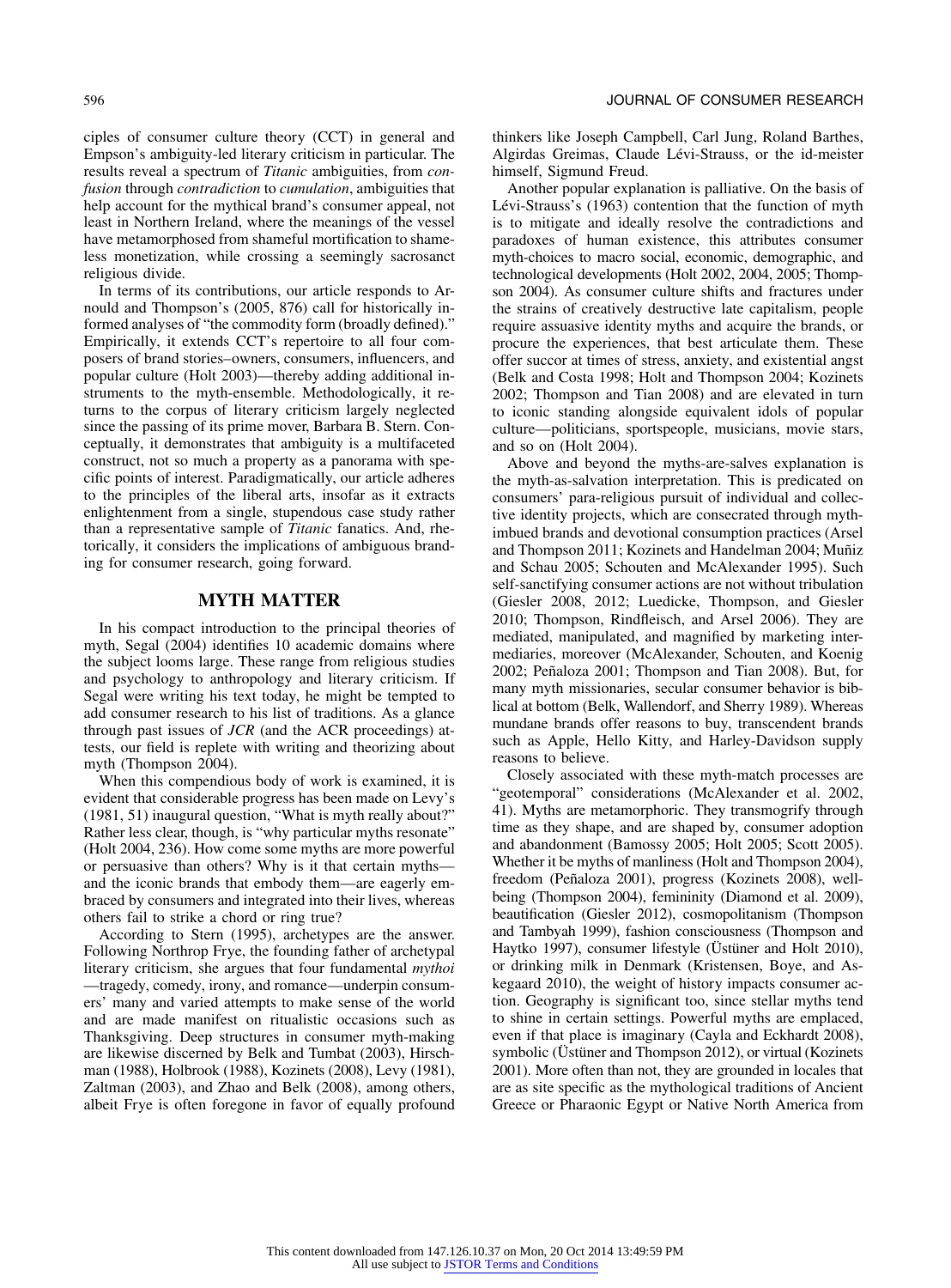Coyote to Quetzalcoatl. Resonant myths are rarely parochial, though. They express the universal in the local, the general in the particular (Sherry and Schouten 2002).

It follows, for certain consumer researchers, that the most exceptional consumer myths are found in geographically and temporally circumscribed contexts like the Mountain Man rendezvous (Belk and Costa 1998), the Burning Man festival (Kozinets 2002), Denver's annual stock show (Peñaloza 2001) or Harley-Davidson HOG fests (Schouten and Mc-Alexander 1995). This may be so, but especially singular myths are also singularizable. That is to say, they can be felicitously adapted to consumers' individual and collective preferences, aspirations, imaginings. They are blank canvases, near enough, which permit consumers to paint their personalized masterpieces (Holt 2004, 68) or, as Thompson and Haytko (1997, 39) put it, "negotiate a common understanding from countervailing meanings and ideological positions." Iconic brands, analogously, are not set menus of product benefits or user associations, let alone unique selling propositions (USPs), but appetizing buffets that can be picked and mixed as consumers see fit (Holt 1995, 2002; Scott and Maclaran 2013). If not quite all things to all people, the most meaningful myths offer many things to many people (Peñaloza 2001). By allowing consumers to see what they want to see, they enable them to be what they want to be (Diamond et al. 2009).

The malleability of powerful consumer myths is due, we posit, to their imprecision, their amorphousness, their ambiguity. As Ruthven (1976, 1) rightly observes, "Myths . . . are obscure in origin, protean in form and ambiguous in meaning. Seemingly immune to rational explication, they nevertheless stimulate rational enquiry, which accounts for the diversity of conflicting explanations." Barthes (1973, 129) goes even further, stressing that myth is "not at all an abstract, purified essence; it is a formless, unstable, nebulous condensation . . . an unlimited mass of signifiers." Although the equivocal character of consumer myths has been noted by numerous researchers (e.g., Bamossy 2005; Belk and Costa 1998; Cayla and Eckhardt 2008; Holt 2002; Peñaloza 2001; Thompson and Tambyah 1999; Thompson and Tian 2008), the nature of myths' "constituent ambiguity" (Barthes 1973, 134) remains unclear. Like iconicity (Holt 2004), technology (Kozinets 2008), and morality (Luedicke et al. 2010) before it, ambiguity is ripe for unpacking. Unlike iconicity, technology, and morality, however, this "untheorized background factor" (Luedicke et al. 2010, 1017) is viewed with misgiving in conventional marketing and consumer research.

#### **AMBIGUITY UNPACKED**

Defined by the *Oxford English Dictionary* (*OED*) as "a state of doubtful meaning; uncertain, equivocal, obscure," ambiguity is generally regarded as something to be eradicated rather than embraced. In the brand management literature, for example, clarity, consistency, and coherence have long been highly prized, ambiguity less so. From Rosser Reeves's (1961) USP, which states that successful branding

involves a single, clearly expressed claim or concept that is striking and easy to remember, through Ries and Trout's (2001, 8) positioning paradigm, which advises brand managers to "jettison the ambiguities, simplify the message, then simplify it some more," to Kevin Lane Keller's (1999) contention that lucidity is essential when building strong, favorable, and unique consumer associations, ambiguity is considered inimical to brand longevity (Aaker and Joachimsthaler 2009; Pearson 2011).

In the advertising literature, likewise, studies show that ambiguity is commonplace (Goldman and Papson 1996; Ha and Hoch 1989)—Peracchio and Meyers-Levy (1994) report that 44% of ads include ambiguities—but largely because its elimination is rewarding for consumers (McQuarrie and Mick 1992, 1996; Meyers-Levy and Malaviya 1999). That is to say, the pleasure of getting the pun or play on words, or simply resolving the puzzle, enhances processing, elaboration, arousal, and affect generally. True, some consumers are more tolerant of ambiguity than others (Kahn and Sarin 1988). However, experimental studies of lotteries (Kahn and Meyer 1991), loyalty programs (Bagchi and Li 2011), skin lotions (Muthukrishnan 1995), and several other product categories from restaurants to automobiles (Lee and Suk 2010), indicate that, when it comes to ambiguity, less is more for consumers and managers alike. "Hated alternatives," one study crisply comments, "have greater attribute ambiguity than loved alternatives" (Gershoff, Mukherjee, and Mukhopadhyay 2007, 499).

Ambiguity's qualm-inducing capacity is partly attributable to its association with polysemy, a knotty semantic issue that thinkers have attempted to untie since Aristotle (Dimofte and Yalch 2007; Ravin and Leacock 2000). Although the terms polysemy and ambiguity are often used synonymously (Hoch and Deighton 1989; Kleine and Kernan 1991)—and occasionally in combination (McQuarrie and Mick 1992; Ritson and Elliott 1999)—they are not the same. Polysemy refers to words (texts, images, etc.) with more than one meaning, whereas ambiguity obtains when the meaning (or meanings) is unclear. The word "coke," for example, is polysemous, insofar as it can refer to a carbonated beverage, the recreational narcotic, a distillate of coal, or the core of an apple. Ditto the word "it," which is accorded eight separate meanings in the *OED*, not including the familiar abbreviation of Italy and acronym for information technology. The expression "Coke Is It," on the other hand, is ambiguous, because the pronoun's referent is unclear. As Bryan Dyson observed about his company's brilliantly enigmatic slogan-cum-jingle, "the lyrics intentionally *didn't* say exactly what 'it' was . . . we should not be too precise, too descriptive or too literal" (Pendergrast 1993, 336). The same is true of equally Delphic taglines like "Just Do It," "I'm Lovin' It," and "Because You're Worth It" (Puntoni, Schroeder, and Ritson 2010).

Another "ambiguity-crushing" factor (Kozinets and Handelman 2004, 699) is the scientific mind-set of marketing and consumer research (Hunt 2002). According to I. A. Richards (1929), the founding father of literary theory (Ea-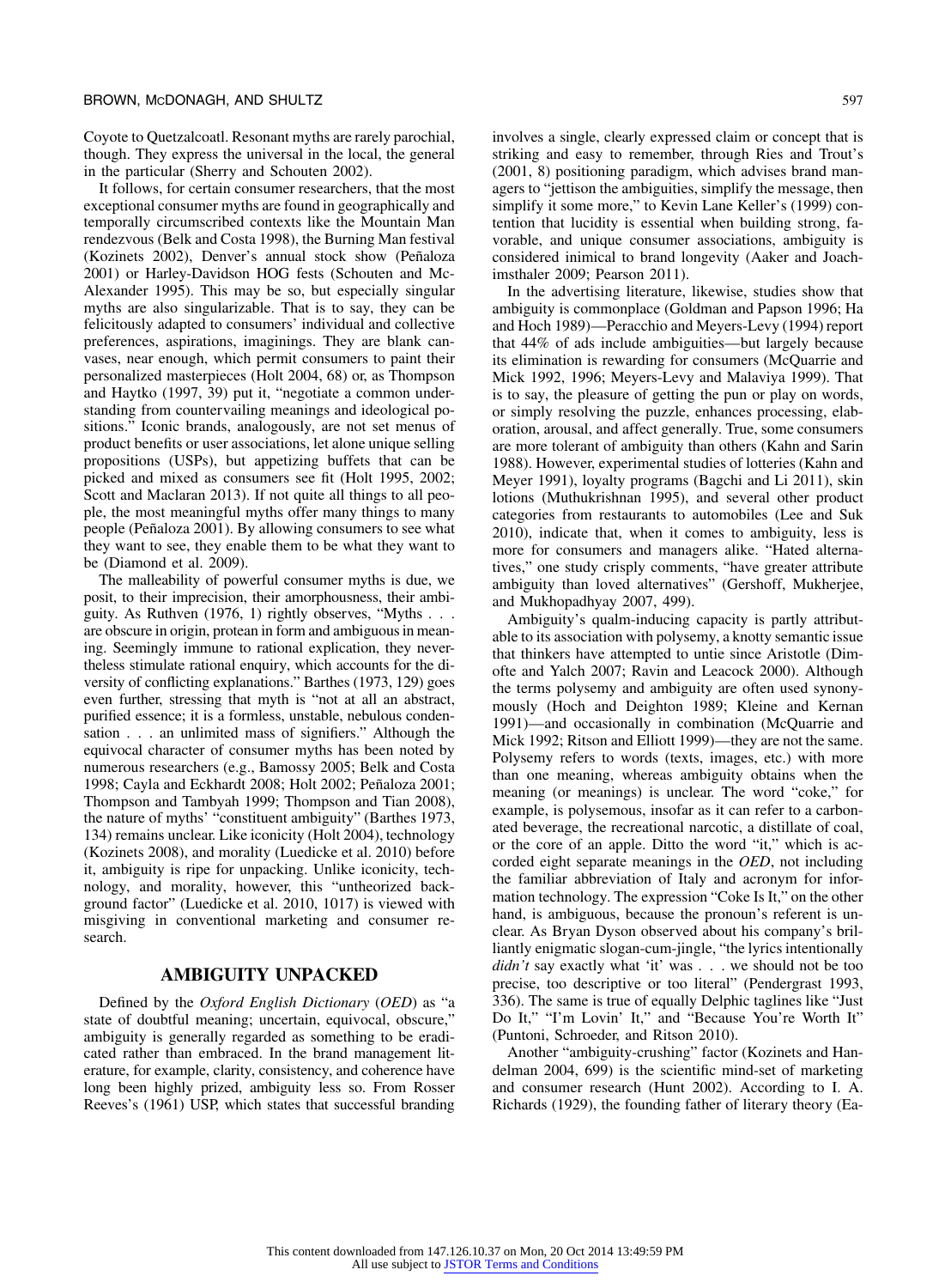gleton 1983), there is an elemental distinction between scientific language and literary language. Science aspires to linguistic clarity, precision, specificity, accuracy, and exactitude; literature sets great store by richness, variety, allusion, equivocation, and plurivalence. Scientists minimize meaning, poets maximize and, since consumer research leans toward the former, the latter is held in lower esteem. Ambiguity, nevertheless, is central to the literary worldview. It is the pith and pelf of poetry's power (Sherry and Schouten 2002). For those of an artistic disposition, it is something to be admired, applauded, and, not least, analyzed by appropriate literary methods. Or as Graff (1995, 164) puts it, "In the criticism of the mid-twentieth century, this tendency to define literature as the opposite of science led to the theory that 'ambiguity' of meaning is a distinguishing feature of good literature. . . . Whereas ambiguity may be a fatal defect in a laboratory report or an accounting ledger, it is a necessary and valuable attribute in a literary work."

The school of thought that Graff is referring to is the New Criticism. Led by John Crowe Ransom and Robert Penn Warren, New Critics rejected biographical, psychological, and historical explanations of literary meaning for detailed line-by-line explications of individual poems, a process known as "close reading" (Davis 2008; Stern 1989). They focused on the words on the page, excavating layers of meaning, identifying the incongruities, noting the contradictions, and teasing out the ambiguities that were the starting point for subsequent, even more radical, schools of literary criticism like reader-response and poststructuralism (Lentricchia 1980).

Of all the alleged New Critics, the one most closely associated with ambiguity is William Empson. His landmark work, *Seven Types of Ambiguity* (Empson 1930), was once widely regarded as a masterpiece of explication, the literary equivalent of splitting the atom (Haffenden 2005). Despite its title, however, *Seven Types of Ambiguity* is far from systematic. Empson's seven types are not clear-cut, let alone individually identified. His virtuoso demonstration of close reading, nevertheless, reveals that ambiguity is ubiquitous; it underpins puns, metaphors, allegories, and more. He also shows that there is a spectrum of ambiguity, which ranges from simple *confusion* or vagueness, through clever *contradiction* or paradox, to complex *cumulation* or accretion, where multiple layers of divergent meaning are discernible. Beneath its ambivalences and imponderables, in other words, Empson's book contains a nascent typology, an incipient classification that can be used to unweave the rainbow of ambiguity and thereby identify its colorful components (Dawkins 1998).

For all its literary idiosyncrasies, Empson's tripartite typology is applicable to myth-imbued brands. Myths, as previously noted, are inherently ambiguous (Barthes 1973, 171), as are iconic brands that resonate with consumers (Cayla and Eckhardt 2008; Diamond et al. 2009; Holt 2004, 2005). If anything, branding has become increasingly ambiguous through time (Bengtsson and Ostberg 2006; Heding, Knudtzen, and Bjerre 2009). Originally focused on fast-

moving consumer goods (FMCGs) and similar staples (Sivulka 2011), branding's domain has become ever more diffuse (Bastos and Levy 2012). The term is nowadays applied to hospitals, universities, art galleries, police forces, political parties, utility suppliers, religious denominations, rock bands, sports teams, movie stars, and, according to Muñiz and Schau (2005), almost everything in contemporary consumer society—dirt, diseases, and disasters included (Ebeling 2010; Fanning 1999). Its mounting semantic entropy is also attributable to the rising tide of cocreative brand communities (Fournier and Avery 2011), proprietorial consumer tribes (Cova, Kozinets, and Shankar 2007), postmodern advertising agencies (Kates and Goh 2003), story-spinning management consultants (Salmon 2010), and academicians' cacophonous contributions to the branding conversation (Thompson, Arnould, and Giesler 2013). The upshot is that the domain, the discourse, the documentation of branding has become much more indefinite, more nebulous, more ambiguous than before. It is ripe for close reading (Stern 2006). It is fodder for literary criticism (Twitchell 2004), and—as this article shall show—Empson's titanic typology can be adapted accordingly.

Indeed, at a time when branding is akin to an enormous luxury liner steaming ever-faster into an ocean of equivocality, Empson's encompassing conceptualization provides an appropriate and necessary steering mechanism. It is a mechanism that (*a*) helps explain why certain consumer myths resonate, (*b*) helps unpack the appeal of particularly iconic brands, (*c*) helps deconstruct the dominant discourse of ambiguity in our discipline, and (*d*) helps raise a flag for literary criticism at the stern of consumer research. This article plots a course from philosopher John Gray's (2013, 130) assertion that "any system of ideas that aims to be clear and self-consistent breaks down in ambiguities and contradictions," to literary critic Karen Armstrong's (2005, 3) contention that "myth is nearly always rooted in the experience of death and the fear of extinction." Although several crowded routes through consumer mythopoeia exist—archetypal, remedial, spiritual, geotemporal—we take the less busy sea-lane of ambiguity.

## *TITANIC* **TALES**

The keel of *Titanic* was laid on March 22, 1909 (Ward 2012). Twenty-two months later, the iconic White Star liner was launched from Slipway 3 at Harland & Wolff shipyard in Belfast, Ireland (Eaton and Haas 2011). At the time, *Titanic* was the largest moving object on earth and one of the most technologically advanced (Johnston 2008). It was also the last word in luxury, a floating grand hotel, whose second- and third-class accommodation was on a par with first and second class elsewhere. If not quite the "ship of dreams" mentioned in James Cameron's blockbuster film, RMS *Titanic* was a mechanical work of maritime art (Davenport-Hines 2012).

After 10 months' fitting out in Belfast, *Titanic* sailed for Southampton on April 2, 1912 (Wilkinson and Hamilton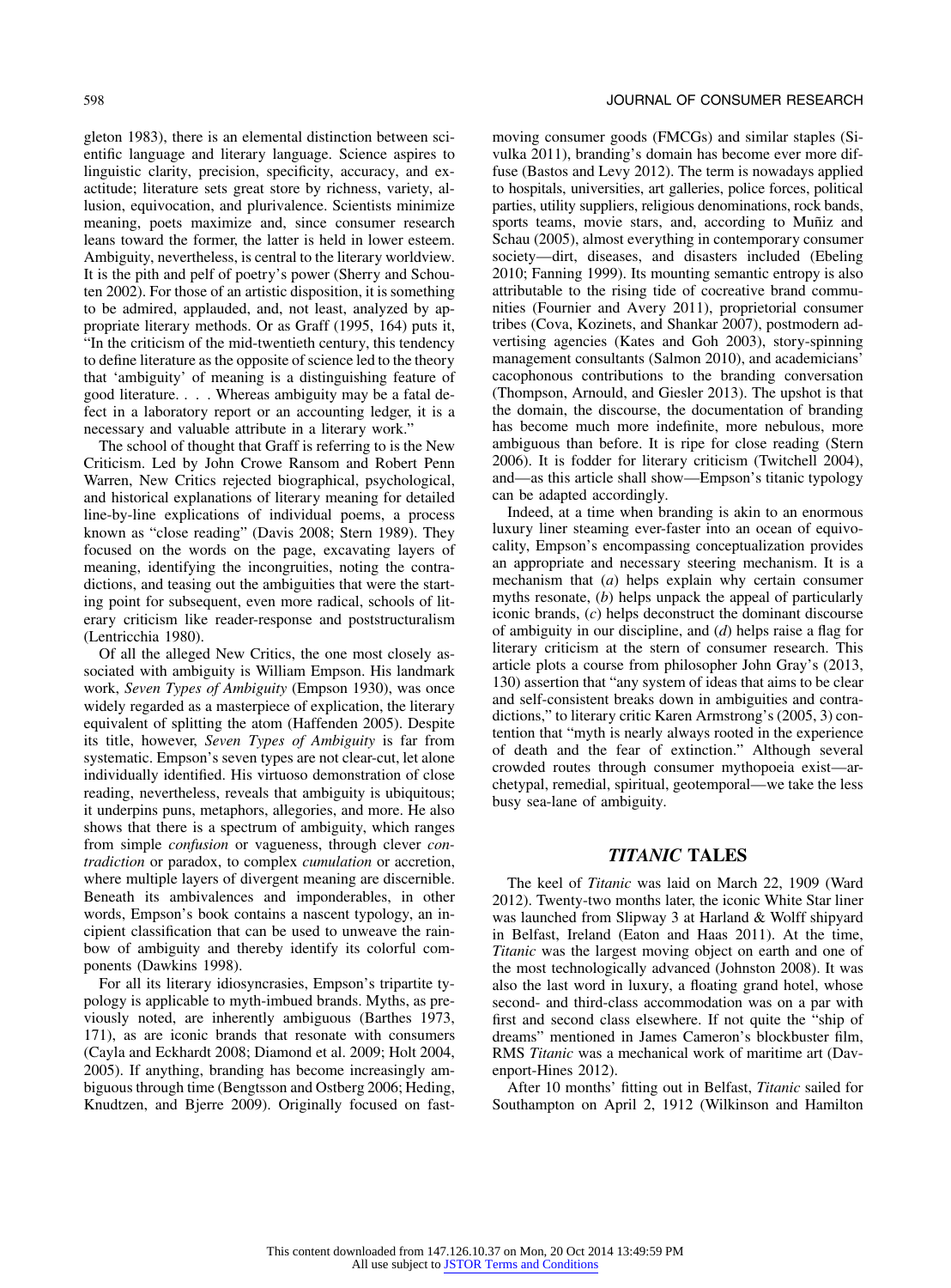2011). Although its maiden voyage had been delayed by a coal strike and an accident to its sister ship, *Olympic*, whose repairs held up work at Harland & Wolff, *Titanic* finally cast off at noon on April 10. The luxury liner picked up 274 passengers in Cherbourg, France, and, after collecting 120 more in Queenstown (Cobh) on the southern tip of Ireland, it steamed off to New York on April 11. On Sunday 14th, *Titanic*'s wireless operators received numerous ice warnings from nearby ships, including the *Californian*, which stopped for the night rather than sail into an ice field. Some but not all of these warnings were passed on to Captain Smith, since the operators were employed by the Marconi Company, not White Star, and spent most of their time sending frivolous messages from first-class passengers to their acquaintances on shore (Matthews 2011).

*Titanic* steamed ahead, equally frivolously, confident it could cope with the inclement conditions. . . . As everyone knows, *Titanic* couldn't. Hampered by an uncharacteristically flat calm—which made icebergs harder to see at night, because breaking waves at the base would indicate position and magnitude—the lookouts failed to spot a large iceberg looming right ahead. Despite desperate attempts to take evasive action, the ship received a glancing blow from the berg. It was 11:40 p.m. Less than 3 hours later, *Titanic* sank beneath the freezing waters of the North Atlantic. There were insufficient lifeboats to accommodate 2,026 passengers and crew, and many boats were launched less than full. Approximately 1,500 people died that night, mainly from hypothermia, though there were dramatic differences in the survival rates of the shipboard classes (Maltin and Aston 2010). All 705 survivors were picked up by the *Carpathia*, which had steamed to the rescue at dangerously high speed. They were taken to New York City, where an official inquiry was immediately launched into the unthinkable sinking of the unsinkable ship (Wade 1986).

Even by then, though, many of the myths and legends surrounding the leviathan had hardened into the narrative that's been recycled ever since (Biel 2012; Heyer 2012; Howells 2012). Whether it be the fable of Captain Smith urging panicking passengers to "Be British!" before going down with his ship, or the scurrilous story of Bruce Ismay, the chairman of White Star Line, who escaped on a lifeboat while dressed as a woman, the lore of the *Titanic* is inexhaustible (Wade 1986). Within weeks of the sinking, movies, songs, poems, and books about the calamity were in circulation, and macabre memorabilia were on sale, most notably a black teddy bear by Steiff. The shock waves reverberated for decades in cities like Southampton, where most of the crew resided, Belfast, where the allegedly unsinkable ship was built, and New York, which lost numerous eminent citizens, including Astor, Straus, and Guggenheim (Barczewski 2004). All erected *Titanic* memorials in due course, as did many other places, including Liverpool, Halifax, Queenstown, and Washington, DC. All were determined never to forget that fateful night (Hammond 2004).

Inevitably, the *Titanic* soon was forgotten, as the twentieth century rolled on and its catastrophes accumulated (Foster

1997). The unsinkable brand, nevertheless, resurfaced during the 1950s, thanks to a bestselling book by an advertising copywriter for JWT, Walter Lord (1955). Lord's breathless retelling of the steamship's story was made into an enormously successful British movie, *A Night to Remember*. The *Titanic* picked up further steam when Robert Ballard discovered the wreck in September 1985; Ballard's dramatic undersea photographs triggered a spate of touching remembrance, tasteless scavenging, and lucrative touring exhibitions by the salvors-in-possession (Ballard 1995). The momentum increased a decade later when James Cameron's prodigiously expensive movie of the tragedy—widely expected to sink without a trace on release—not only triumphed at the box office, with worldwide receipts of \$1.8 billion, but bagged a record haul of 11 Oscars, including Best Picture (Lubin 1999; Studlar and Sandler 1999).

Top speed, however, was reserved for the centennial celebrations of 2012. And nowhere was the frantic fanaticism for all things *Titanic*, noted earlier, more apparent than in Belfast, Northern Ireland. A striking, six-story, steel-clad, star-shaped, staggeringly expensive commemorative center has been constructed beside the original slipway, graving dock, and drawing office of the "most famous ship built since Noah's Ark" (Cameron 2011, 11). The centerpiece of a riverside regeneration project, Titanic Belfast showcases the immemorial vessel, with artifacts, replicas, interactive displays, and innovative dark ride technology. Constructed to the same dimensions as the original liner, the city's Signature Building may or may not be the biggest brand museum on earth but, according to its general manager, *Titanic* stands proud as one of the world's five foremost brands (Kinkade 2011).

#### **METHODOLOGICAL PREMISES AND PRACTICE**

Although Apple, Google, Coca-Cola, and other companies would doubtless disagree with the center manager's bold claim, *Titanic*'s iconic status is incontestable, as is its perennial consumer appeal (Heyer 2012). Yet the reasons for this fascination remain moot, despite a century of debate and discussion. In his introduction to Robert Ballard's bestselling account of the discovery of the wreck, for example, Walter Lord (1995) tries to explain *Titanic*'s incredible hold on the world's imagination. Its abiding mystique, he ventures, is attributable to the elements of Greek tragedy, epic, myth, and legend that are integral to the steamship's story: the sheer scale of the disaster, the hubristic proclamation of its unsinkability, the nemesis of Mother Nature's iceberg, the warnings that went unheeded, the in-built morality tale about pride coming before a fall, the symbolism of a monster ship that mirrored the social stratification of the vainglorious Gilded Age, and the very name of the majestic vessel, a prodigious instance of myth writ large (Lord 1986).

What Lord doesn't mention is *Titanic*'s status as an open, "writerly" text, which is amenable to all sorts of idiosyncratic, individualized readings (Barthes 1990). The steam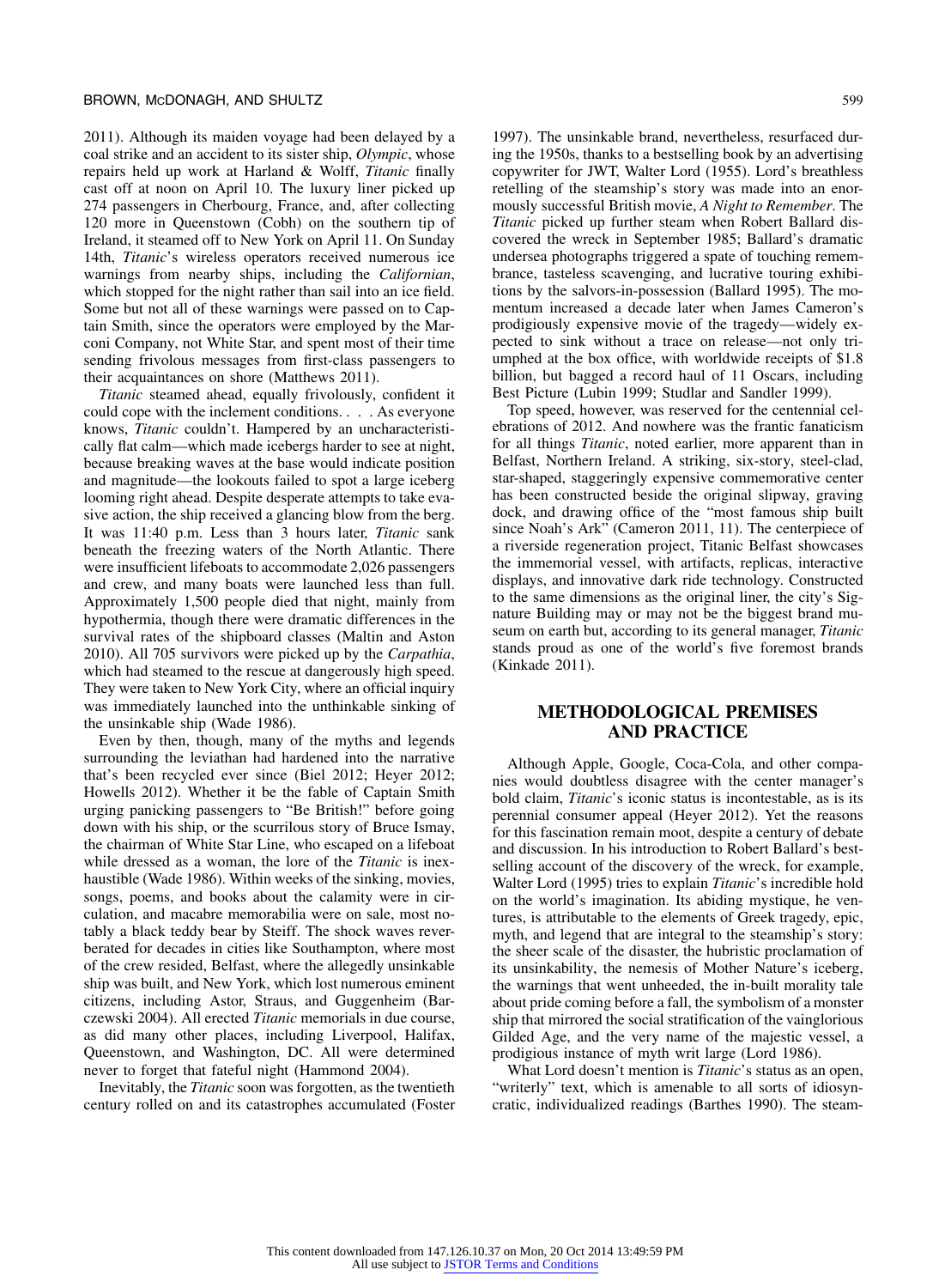ship, many commentators make clear (Heyer 2012; Howells 2012; Studlar and Sandler 1999; Wade 1986; Ward 2012), has something for everyone, whether they're mystics, moralists, metallurgists, memorabilia collectors, maritime enthusiasts, manipulators of political, social, and cultural agendas for ideological/commercial purposes, or—in our own case—myth-minded analysts of textual ambiguity.

Accordingly, this empirical investigation of Brand *Titanic* is predicated on the close-reading principles of literary criticism and the premises of CCT more generally. The former were pioneered by Barbara B. Stern, who began as a New Critic and subsequently applied several schools of "lit-crit" to consumer concerns (Stern 1989, 2006). In so doing, she did much to establish literary criticism as a legitimate approach to qualitative consumer research. According to Arnould and Thompson (2005), the interpretive pirouettes of literary theorists—as performed, for example, by Schouten, Durgee, Sherry, Scott, Holt, Mick, McQuarrie, Escalas, and others—are central to the CCT program, specifically the "mass mediated marketplace ideologies and consumers interpretive strategies" subdivision, which focuses on the texts and artifacts of popular culture.

As an iconic artifact of popular culture, *Titanic* is perfectly suited to the CCT treatment. Researching iconic brands from a literary/cultural perspective is an eclectic undertaking, however (Cross and Gilly 2012; Schroeder and Salzer-Mörling 2006). It involves archival endeavor and empirical investigation (Holt 2004). It necessitates the examination of participants' narratives—which are authored by several interested parties, principally brand owners, brand consumers, brand influencers, and the creators of cultural representations (Holt 2003)—while remaining sensitive to the wider social, economic, and technological developments that shape the stories stakeholders tell (Holt and Thompson 2004). It is a qualitative methodology that does not aspire to generalizability (except in the liberal arts sense, whereby wider resonance or meaning can be found in an individual work) but strives to use brand-specific data to illuminate broader aspects of consumer culture.

Brand *Titanic* can be plumbed with profit from this CCT perspective. In order to do so, the authors combined empirical data gathering and archival research in the RMS *Titanic* repository. Representatives of all four authors of the brand story were contacted and questioned over a 5-year period. A mixture of qualitative methods was employed, in keeping with established cultural research conventions (Hackley 2003). These included introspective essays (74), focus groups (4), long interviews (9), netnography (1), and participant observation at *Titanic*-themed exhibitions, museums, memorials, guided tours, and fund-raisers (8).

Of the four principal brand authors, most data were gathered from consumers (mainly Irish but also French, German, Spanish, and American). The brand owners were also interviewed, and, while Harland & Wolff no longer builds ships from scratch, it continues to sell *Titanic* memorabilia and takes a proprietorial interest in the wreck (Pellegrino 2012). A selection of key influencers—specifically, spokespersons for tourism, property development, public relations, movie making, historical preservation, and the marketing of Belfast's Signature Building—was questioned about their involvement with the brand. Popular cultural representations of the unsinkable ship (in movies, novels, photographs, oral histories, newspaper articles, television documentaries) were collated and content analyzed, as were extant anthologies of *Titanic*'s cultural impact (Biel 2012; Foster 1997; Howells 2012). Archival research at the Public Records Office, Belfast, which holds a large *Titanic* collection, was supplemented with digital data gathering exercises. These ranged from website monitoring and e-interviews to a "passive" netnography (Kozinets 2010) of comments posted on *Titanic*-related media stories.

In practice, our research program evolved through four overlapping phases. It commenced with 3-years' intermittent work in the *Titanic* archive, coupled with background reading, exhibition attendance, and family history excavation. (The lead author's great-grandfather helped build RMS *Titanic*, both his father and grandfather worked for Harland & Wolff, and a great-aunt owns several authentic items of Titanica.) The second phase comprised content analysis of relevant cultural representations—movies, novels, cartoons, computer games, and so on—plus the passive netnography, which continued throughout the study. The third phase involved empirical data gathering, specifically introspective essays from groups of undergraduate and postgraduate students, who comprised an eclectic mix of ages, genders, ethnic affiliations, and feelings for *Titanic*, both pro and anti. The final phase, which coincided with the centennial commemorations, consisted of depth interviews and focus groups with a broad spectrum of stakeholders, noted above, coupled with site visits to Titanic Belfast, at both peak and off-peak times.

All told, our data set consisted of approximately 1,200 A4 pages of written text, along with associated photographs, videos, artworks, and ephemera. These were analyzed with the aid of Empson's ambiguity-oriented approach to literary criticism. It is necessary to note, though, that unlike ethnographic or grounded theory techniques of qualitative inquiry, which presuppose that meaningful constructs eventually emerge from researcher engagement with the raw data, literary procedures are impositional, inasmuch as texts are investigated with intent (Eagleton 1983). That is, they are apprehended from a preordained critical position, be it Marxist, feminist, psychoanalytical, postcolonial, reader-response, Empsonian, or whatever. This does not mean that literary methods are rigid or doctrinaire, since a flexible, iterative, back-and-forth interpretive process prevails in practice. However, they do approach the data from a top-down perspective rather than a bottom-up manner. They are the liberal arts equivalent of deductive reasoning and although inductive approaches predominate in CCT, deduction is not unknown (Giesler 2008, 2012; McQuarrie and Mick 1996; Mick and Buhl 1992; Stern 1995; Thompson 2004).

It is also important to stress that, compendious as it is, our data set is far from comprehensive. Given the staggering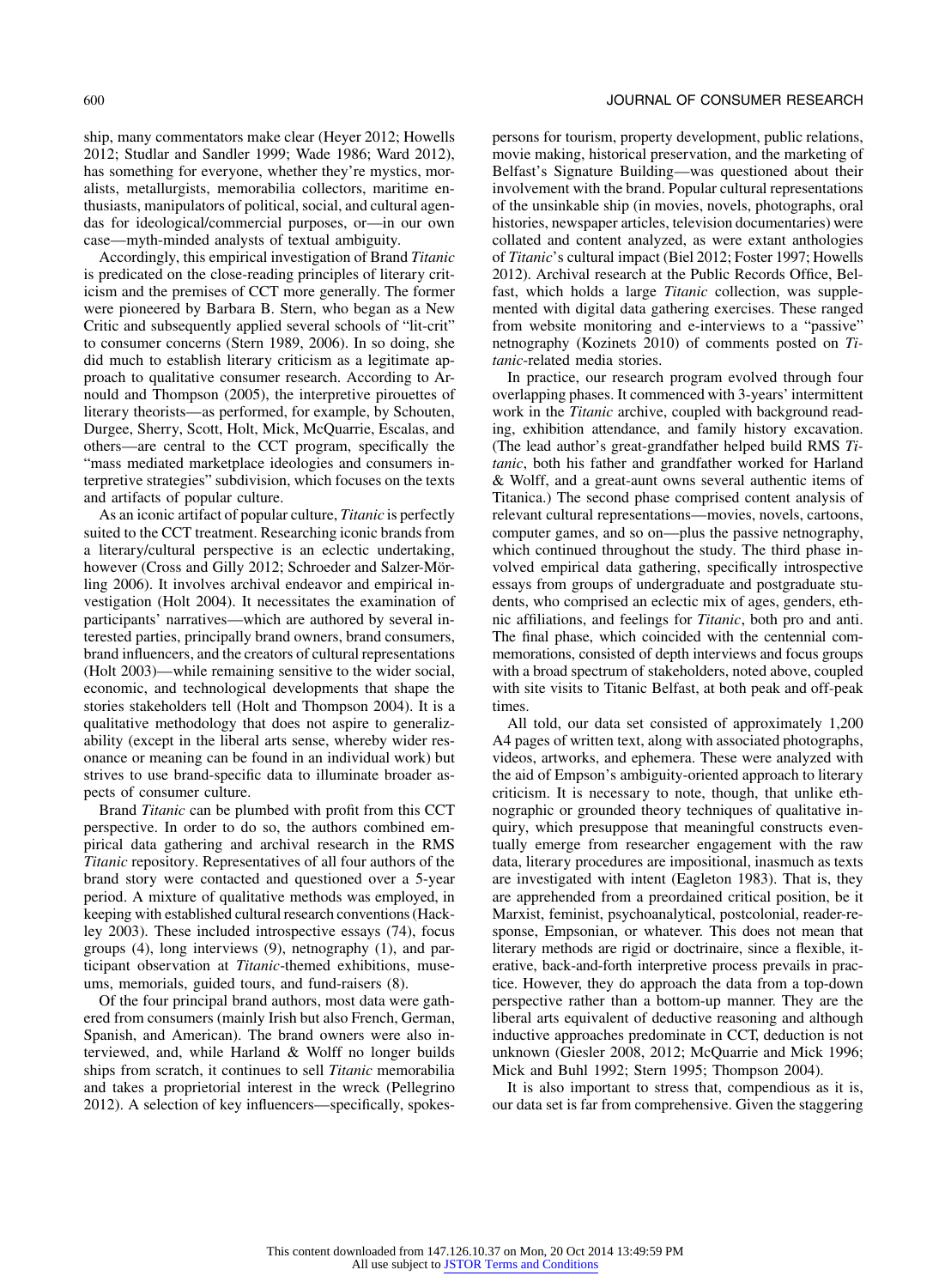#### BROWN, McDONAGH, AND SHULTZ 601

amount of secondary material that is available, not least on websites like *Encyclopedia-Titanica* and *Titanic-Titanic*, it comprises the merest tip of the iceberg. We have nevertheless endeavored to combine the in-depth-interviewing and deep-immersion-across-multiple-sites models of data gathering. We have incorporated a historical dimension, in accordance with Arnould and Thompson's (2005) recommended research agenda. We have delved into the digital domain of netnographers, albeit for supplementary rather than primary research purposes. We have sought, what's more, to cover all four brand author bases identified by Holt (2003), most notably the tainted brand behind the *Titanic* brand, Harland & Wolff, which has been at the center of the shipshaped cultural complex for a century and counting.

#### **AMBIGUOUS FINDINGS**

McCracken (2005, 2012) maintains that brands are complex things whose multitudinous meanings are often unclear or unfathomable (Cayla and Eckhardt 2008; Giesler 2008; Holt 2002, 2004; Stern 2006; Thompson and Arsel 2004). The depth of this unfathomability can be better understood, if not completely plumbed, by William Empson's (1930) typology of ambiguity. The seven types, as we have noted, are not autonomous, but it is nevertheless possible to identify a spectrum of *Titanic* ambiguities, from *confusion* though *contradiction* to *cumulation*.

#### Confusion

Whatever else is said about RMS *Titanic*, its unique selling point is incontestable: the unsinkable ship that sank. This concision, nevertheless, belies the confusion, the vagueness, the nebulousness that surrounds the epic vessel. Howells (2012) contends that almost every aspect of the sinking, apart from the timing of the iceberg strike (11:40 p.m.) and the stern section's final plunge (2:20 a.m.), is muddled at best and misleading at worst. Despite three official enquiries, there is no consensus on the causes of the accident—excess speed, bad workmanship, flawed design, corporate complacency, unusual weather conditions, failure to heed ice warnings, refusal to fit sufficient lifeboats, absence of binoculars in the crow's nest, sheer bad luck and so on—which has led to endless debates about the details of the disaster (*Titanic-Titanic* 2000). Did the band play "Nearer, My God, to Thee" at the end and if so which version? Were steerage passengers locked below decks or denied access to the lifeboats? Did the *Californian* ignore *Titanic*'s distress flares or was there a "mystery ship" in between them? Were panicking passengers shot by first officer William Murdoch, who then took his own life? Did Sir Cosmo Duff Gordon bribe the seamen on board Lifeboat One, with a view to standing off and staying safe rather than returning to rescue the dying? Did the stricken ship split in half or sink in one piece, as was widely assumed at the time (Maltin and Aston 2010)?

Added to all this is the confusion caused by the basic layout of the ship (which was a labyrinthine maze of corridors, stairwells, and bulkheads), the confusion on board during the loading of the lifeboats (as the regulation safety drill wasn't conducted, no one really knew what to do), the confusion caused by the band's sprightly playing of upbeat ragtime standards (many underestimated the seriousness of the situation as a result), the confusion passengers felt when first ordered to abandon ship (most were reluctant to leave a large, warm, well-lit luxury liner for a tiny lifeboat on the cold, dark North Atlantic), the confusion among passing ships when they discovered *Titanic* was in trouble (the *Californian* thought its distress flares were fireworks), the confusion back on shore when news of the sinking broke (initial reports suggested everyone survived and the damaged vessel was being towed to Halifax), the confusion over who died and who survived (due to typographic errors in the bulletins issued by White Star Line), the confusion surrounding the total number of people on board (which is still not settled, despite decades of investigation) and, most incredibly of all, the confusion about where the wireless-equipped liner actually went down (the wreck was found 15 miles from its last broadcast position).

All of these unfathomable issues have been compounded and perpetuated by a century's worth of cultural representations (Foster 1997), not least the public enquiries which were characterized by conflicting eyewitness testimony, at least some of which was deliberate White Star misinformation (Lightoller 1935). First officer Murdoch's portrayal in Cameron's *Titanic*, for example, caused a storm of controversy in the Scottish sailor's home town (Barczewski 2004), as did the stereotyped depiction of Irish emigrants in steerage, who were "riverdancing as the ship went down" (Donnelly 2004), as did the insinuation that *Titanic* was badly built, since its sister ship, *Olympic*, had a long, successful, accident-free life and was known as Old Reliable (Johnston 2008):

When oh when are people going to stop banging on about design faults? If the design was lethal, then how come her sister ship the *Olympic* sailed for years across the Atlantic before being scrapped? They were the same basic design after all. (Diddleypete, netnography)

Nor should we forget the myths that cling to the iconic brand like limpets (Heyer 2012; Howells 2012; *TitanicBerg* 2007). According to *The-Titanic.com* (2011), these include: the myth of proclaimed unsinkability (no such boast was made by its builders), the myth of the speed record attempt (*Titanic* wasn't designed to capture the Blue Riband), the myth of women and children first (on the starboard side, yes, on the port side different disembarkation policies disastrously prevailed), the myth of stiff-upper-lipped stoicism as the ship slipped under (disbelief, followed by denial, followed by shambolic disorganization, followed by mass panic was closer to the mark), the myth that *Titanic* broadcast the first S-O-S signal (the Marconi operators commenced with old distress call, C-Q-D, then switched to its nascent replacement, S-O-S, though they weren't the first to send that signal), the myth of an unquenchable inferno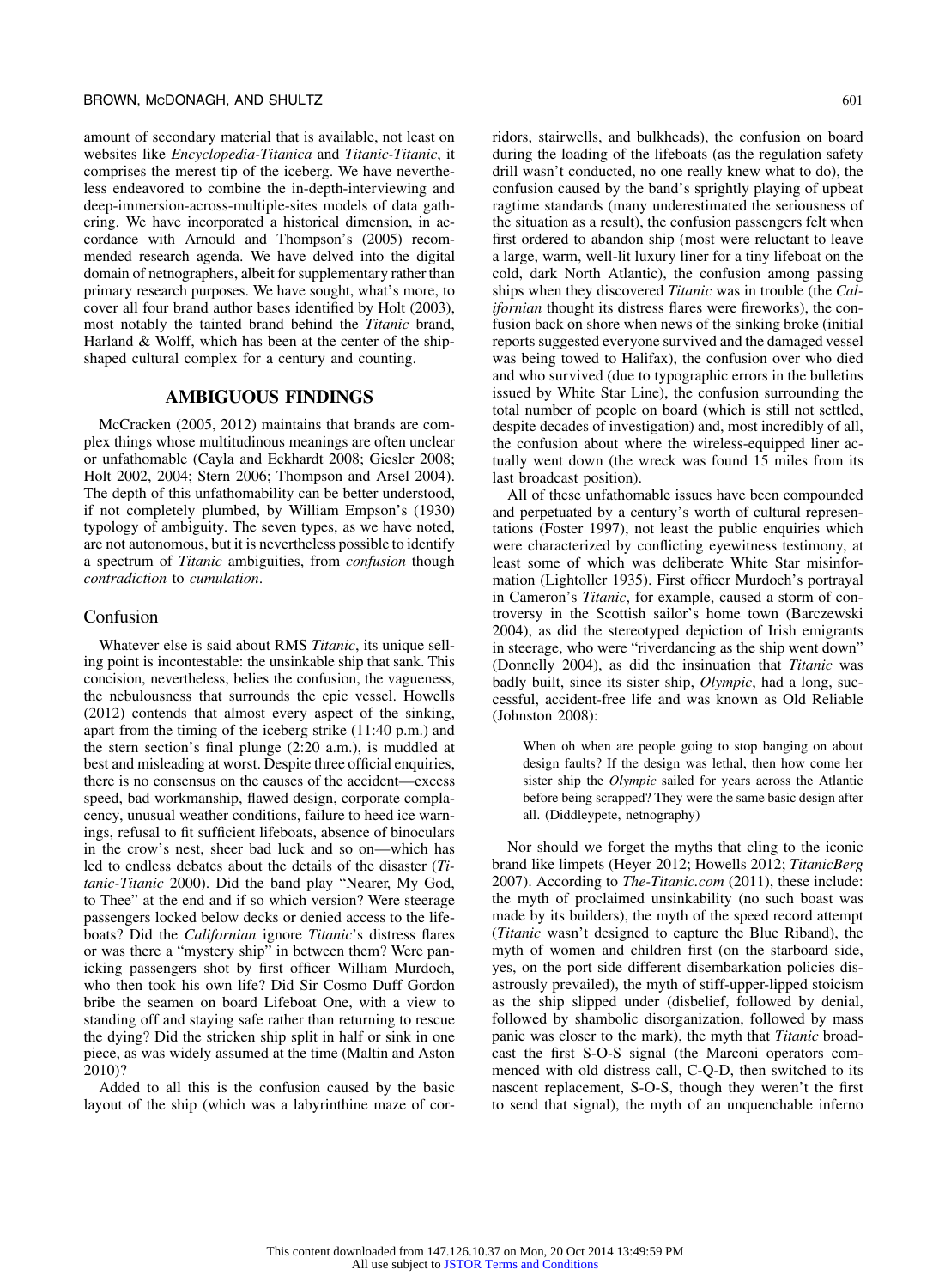which raged below decks throughout the voyage (perfectly true, but it smoldered rather than raged and fires-in-the-hold weren't unusual back then), and the myth that Robert Ballard's expedition to the wreck was a front for covert CIA activity at the height of the Cold War (it was actually a US Navy-funded investigation into the 1960s' sinking of two nuclear submarines).

So abundant are the confused and confusing fallacies surrounding *Titanic* that an entire genre of tie-in texts, dedicated to debunking the misconceptions, now exists (Maltin and Aston 2010; White 2011). Likewise, most exhibitions attended as part of our empirical research program include interactive displays concerning the myths and mistaken impressions that continue to circulate, despite decades of detailed investigation:

Finally, we get to the ninth gallery, which is devoted to the aftermath of the sinking and its impact on popular culture. There's a computerized quiz about the myths and legends. It's proving very popular, with a long line of rubbernecking people eager to pit their wits against the machine and, presumably, separate fact from fiction. I patiently wait, quietly confident that I know all there is to know about *Titanic*. I wonder if there is a prize for those who get every question right. I play. I get two wrong. I thank heaven a klaxon didn't go off when I erred so embarrassingly. I slink out of the gallery muttering imprecations about Bruce Ismay. How am I supposed to know what he did with the rest of his life? Who cares that his frickin' racehorse won the Derby? (Researcher field notes)

When asked about the misunderstandings, moreover, the marketing manager of Harland & Wolff rolled his eyes and shook his head. He'd been approached by many misinformed reporters and television producers with spurious theories to prove, whether it be the substandard workmanship of his forebears or the yarn that *Titanic* and *Olympic* were swapped surreptitiously as part of an elaborate insurance scam:

*Informant:* I'm sure you know the myth of the insurance swindle. Well, we have concrete proof that *Titanic* and *Olympic* weren't swapped. The fixtures and fittings of the *Olympic* were sold to a hotel in the northeast of England [the White Swan Hotel, Alnwick, Northumberland]. A few years ago, we refurbished them and when we removed the wooden paneling the works number on the back was 400, not 401.

*Interviewer:* 400 being *Olympic* and 401 *Titanic*.

*Informant:* Exactly. There was no secret switchover, no insurance plot hatched by White Star. The nonsense that some people talk about *Titanic*. You wouldn't believe what I hear in here. It got so bad that we produced an education pack. It explains the facts and tells the true story of *Titanic*.

*Interviewer:* So, you've cured the problem?

*Informant:* No. No. The problem can't be cured. People believe what they want to believe. The pack doesn't make much difference. There's no telling them. (Sales and marketing manager, interview)

Speculating on the basis of incomplete knowledge or halfdigested information is de rigueur in *Titanic* circles (Pellegrino 1990, 2012). Everyone, near enough, is happy to hazard a hypothesis, posit a supposition, indulge in conjecture, or make an educated guess about the great ship's sinking and the imponderables that wallow in its wake. "What if" are probably the two most overused words in *Titanic* discourse (Foster 1997): What if they'd rammed the iceberg head-on instead of exposing the liner's vulnerable flank? What if the final ice warnings had been delivered to the bridge rather than placed under a paperweight in the radio room? What if the engines hadn't been thrown into reverse, which rendered the rudder less effective than it could have been? What if the radio operator on *Californian* had picked up the initial distress signal instead of going to bed 10 minutes beforehand? What if the iceberg had damaged four watertight compartments, which was survivable, instead of five, which condemned *Titanic* to its doom? What if Robert Ballard had been beaten to the wreck by a less articulate, charismatic, media-friendly oceanographer, as he almost was? What if James Cameron had cast Gywneth Paltrow and Matthew McConaughey as Rose and Jack, respectively, as he almost did? What if Leonardo DiCaprio, a self-consciously serious actor, had rejected the teen-idol role, as he almost did?

What, indeed, if the *Titanic* hadn't foundered? Would anyone even remember its name, never mind attend the exhibitions, acquire the collectibles, or make advance bookings on *Titanic II*, an exact replica currently under construction in China and expected to weigh anchor come 2016 (Sheridan 2013)?

#### Contradiction

If confusion or vagueness comprises one pole of the ambiguity spectrum, contradiction or paradox represents the other. In literary circles, paradox is regarded as a particularly powerful figure of speech, because it consists of two opposing sentiments in a single statement. For New Critics like Cleanth Brooks (1968, 1), "the language of poetry is the language of paradox." Nowadays, of course, many tend to treat paradox in more prosaic terms, as clever wordplay of the "toxic assets," "friendly fire," "negative growth," "love to hate" variety (Johnson 2011). As noted earlier, however, contradiction lies at the core of consumer myth-making and outstanding branding (Arsel and Thompson 2011; Holt and Thompson 2004; Kozinets 2008; Mick and Fournier 1998; Peñaloza 2001; Thompson 2004; Thompson and Arsel 2004). It is an iconic brand's ability to resolve the contradictions of consumer culture that raises it above run-of-themill competitors (Holt and Cameron 2010).

Contradiction is integral to *Titanic* culture. The sinking of the unsinkable is itself a contradictory notion, as are watertight compartments that aren't, as is the *Titanic*'s original status as a nondescript ship. Up until its sinking, *Titanic* was regarded as unremarkable compared to its big sister and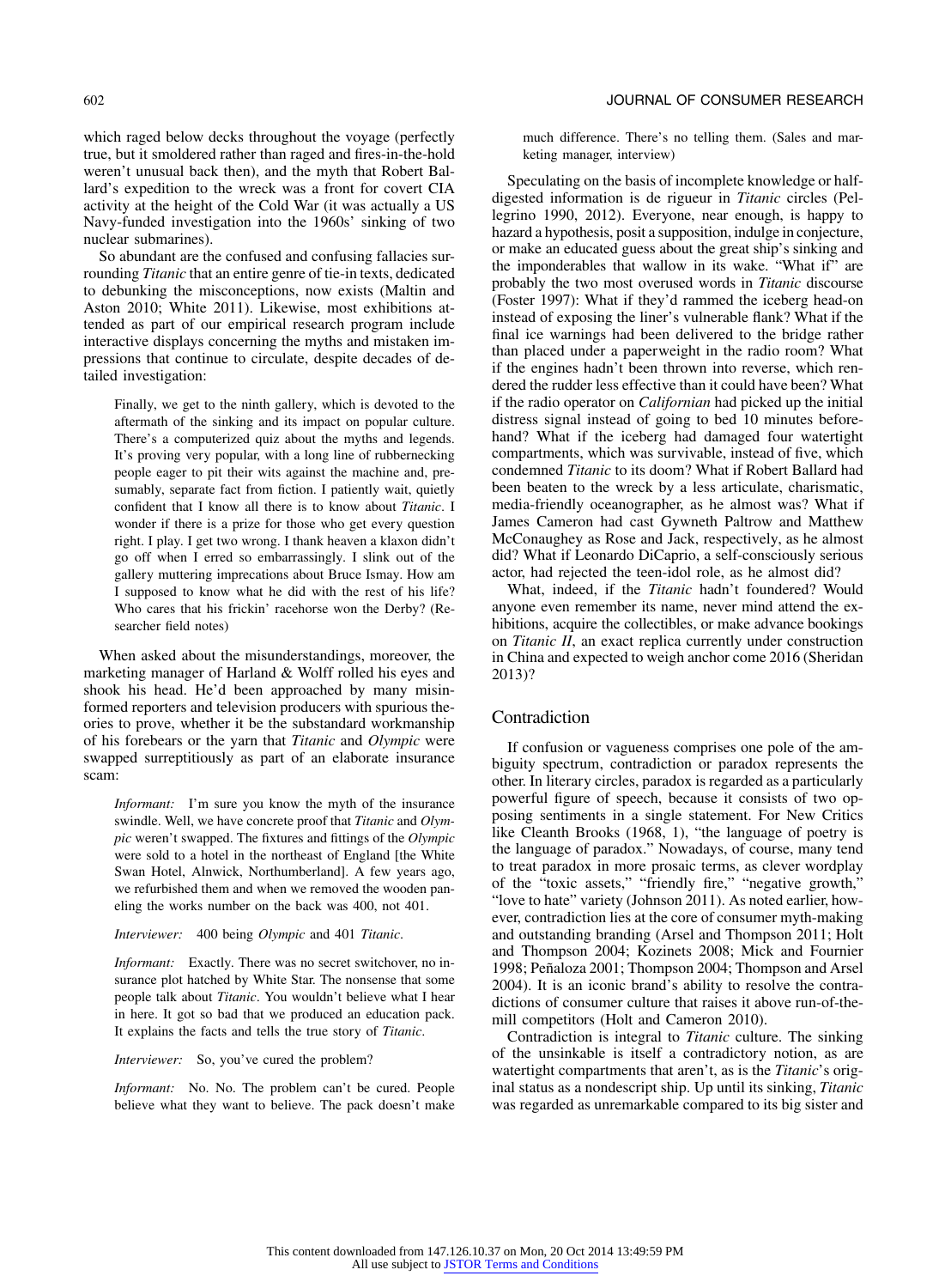#### BROWN, McDONAGH, AND SHULTZ 603

alpha predecessor, *Olympic*, which was launched the year before to enormous worldwide publicity (Johnston 2008). The backup vessel, by contrast, put to sea with comparatively little fanfare or awestruck media attention. In truth, *Titanic*'s high-speed transatlantic dash was designed to generate the press attention that had been largely absent up to that point (Ward 2012). At the time, *Titanic* was just another enormous White Star steamship, the second of three "*Olympic* class" carriers:

You know, *Titanic* was not that significant. Even in its day. *Titanic* was the second of its class, the *Olympic* class. It was not that big a deal. The *Olympic* was the important one, a step change. *Olympic* was the greatest ship of its day, not *Titanic*. When *Olympic* was launched, it was painted white so that it would look good in photographs and publicity. The *Titanic* wasn't. All that stuff you read that *Titanic* was a wonder of the world. It wasn't. Well, it was. But not really. Not back then. (Sales manager, interview)

*Titanic* may not have been a big deal at the time (albeit photographs and newspaper reports in the archive indicate its launch was far from insignificant) but it is undeniable that many benefits flowed from the greatest new product failure in history, paradoxical though this appears (Biel 2012). Apart from the seafaring benefactions that the sinking precipitated—changes to lifeboat regulations, permanent North Atlantic ice patrol, round-the-clock wireless communications, international agreement on distress signals it's clear that many individuals and institutions gained by association with the steamship (Heyer 1995, 2012). The Marconi wireless system benefitted enormously from its starring role in the sinking, as did David Sarnoff, the radio operator who parlayed his bit part into a stellar career at RCA. *The New York Times*, a third-rate rag at the time, established its reputation as the newspaper of record thanks to its accurate reporting of the unfolding tragedy. J. J. Astor, the richest man on board and a pariah in American polite society, was redeemed by his self-sacrificing behavior as the leviathan went down. Harvard University got a badly needed new library, thanks to the generosity of an on-board benefactor whose husband and son didn't survive. The "unsinkable" Molly Brown didn't do too badly either, nor did Captain Rostron of the rescue ship *Carpathia*, who was lionized for the rest of his life, nor did the surviving babesin-arms on board, such as Eva Hart, who were feted in their declining years at *Titanic* conventions and commemorations. All reaped untoward rewards from the nightmare, what  $\check{Z}$ ižek (2009), discussing Cameron's *Titanic*, terms the "ambiguity of obscenity," that is, human catastrophe as a blessing in disguise.

James Cameron, lest we forget, also won the ship-shape sweepstake, as did Kate Winslet, Leonardo DiCaprio, and Celine Dion (Lubin 1999). The same is true of salvage teams, auction houses, maritime museums, memorabilia merchants, and itinerant exhibition impresarios, like Premier Exhibitions, Inc., who boast that 25 million paying customers have visited their blockbuster shows in Orlando, Atlanta, Las Vegas, and elsewhere. Such success, however, has not been without a countervailing consumer backlash:

When people are asked what they think or know about the *Titanic*, they seem to be able to recount the events which took place in the film, and Celine Dion's name would be mentioned on numerous occasions, due to the smash hit "My Heart Will Go On." This should not be how the younger generation remember or are taught history. Hollywood has taken advantage of the tragedy and has manipulated people into thinking this is the way in which the line of events happened. They are just out to make more money for themselves. They should think of the families and friends of those who died in the tragedy and make a film which they would be proud of, without all the hype behind it and such extensive merchandising techniques. (Jemma, introspection)

Interestingly, Cameron's hugely successful film is often described in contradictory terms (A. Keller 1999; Lubin 1999). It is variously portrayed as an auteur blockbuster, as a romantic disaster movie, as a cinematic rotten tomato that's so bad it's good, as a love to hate combination of old-style movie-making with cutting-edge special effects, as a folly certain to founder on release but which floated instead to the top of the box office, where it docked and dropped anchor, as a movie-theater experience that takes longer to sit through (194 minutes) than the actual sinking of the actual ship (160 minutes)! Cameron's *Titanic* is contradictory in another sense too, insofar as it represents the usurpation of reality by the fake (Baudrillard 2002). Granted, the realities of the sinking have always been moot—imaginative mythologizing was evident from the very outset, when hard facts about the catastrophe were unavailable—but that is even more apparent today, after a century of speculation, investigation, and representation (Heyer 2012). For the vast majority of our informants, *Titanic* means the movie, not the historical event. Their interest in the latter is a consequence of the former. Their understandings are cinematically shaped:

*Moderator:* Are you familiar with the *Titanic*?

*Group:* The movie? Ah, okay. You mean the boat that sank? The movie?

*Moderator: Titanic* for you is the movie?

*Group:* Yes, it means Leo DiCaprio . . . (laughs). (French focus group)

Cameron's movie, in a nutshell, has become the baseline for the brand. Nowhere was this better illustrated than by the sinking of Italian cruise liner *Costa Concordia* in January 2012. Many media reports drew unprompted parallels with the *Titanic*—Cameron's *Titanic*—in their accounts of the tragedy, as did the passengers themselves (Hooper and McVeigh 2012). Certain online cynics even suggested that it was a tasteless public relations gimmick to draw attention to the centennial of the sinking:

It beggars belief that such a tragedy should occur 100 years—minus a few months since the horrific 1912 tragedy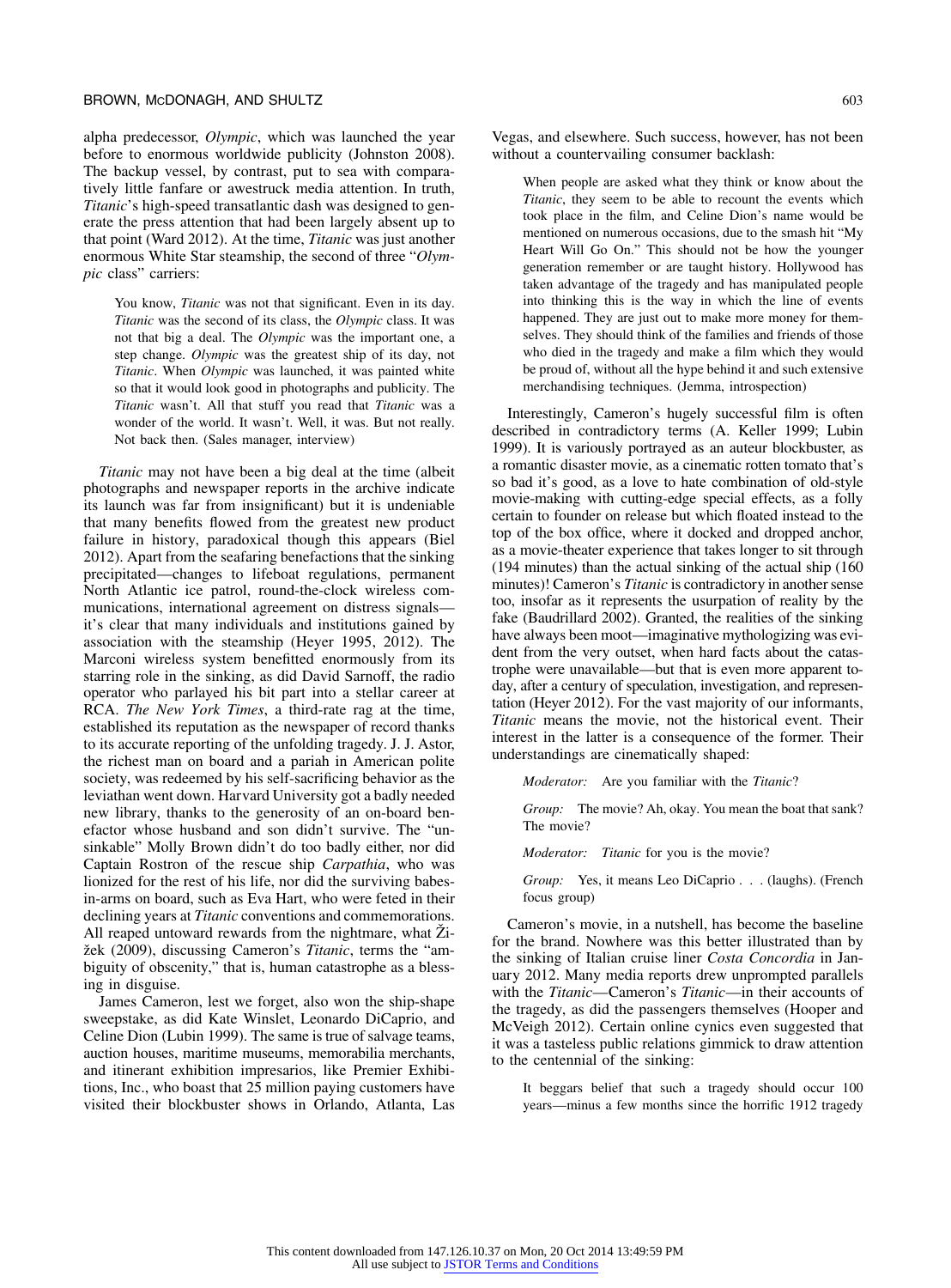of the April 14 sinking of the *Titanic*. Could have been a stunt to commemorate the tragedy if it wasn't so real. (JohnHynds, netnography)

Unseemly as this seems, the ultimate paradox perhaps is that when Cameron's blockbuster was rereleased in 3D, to coincide with the centenary of the sinking, many teenage cinema-goers were unaware that the movie was based on a historical event (*Daily Mail* 2012). Given, though, that no one truly knows what transpired on *Titanic* that night, despite a century of supposition (Ward 2012), they are virtually right. As Mitchell (2004, 408) observes about *Titanic* in his award-winning novel *Cloud Atlas*, "The actual past is brittle, ever-dimming and ever more problematic to access and reconstruct: in contrast, the virtual past is malleable, everbrightening and ever more difficult to circumvent/expose as fraudulent.'

#### Cumulation

Important as confusion and contradiction are to Empson's (1930) typology of ambiguity, his capstone category is cumulation. Citing Gerard Manley Hopkins's *Windhover* with particular approval, he lauds the poet's unusually rich and resonant literary allusions which contained layer after layer after layer of meaning, not unlike the Russian doll model of narration identified in American Girl (Diamond et al. 2009). The *Titanic* too is a meanings magnet. Yarns and fables and legends and superstitions have accumulated around the brand like barnacles (Foster 1997). Innumerable movies, musicals, miniseries, documentaries, poems, plays, operas, murals, periodicals, pop songs, museum displays, photographic exhibitions, heritage centers, computer games, light shows and so on, have been conceived or created or curated or composed (Foster 2002). The artwork alone is vast, especially online. There are websites and appreciation societies beyond number. The first film was made less than a month after the sinking and starred one of the survivors. More than 100 *Titanic*-themed Tin Pan Alley songs were copyrighted in 1912 alone. Over 2,000 books have been published about the steamship, everything from the story of the iceberg to studies of passengers' companion animals (Davenport-Hines 2012). There's a vampire novel set on the rescue ship *Carpathia* (Forbeck 2012); there's a Sherlock Holmes sequel, where the great detective grapples with Moriarty's vengeful brother on the boat deck (Seil 1996); there's a teenage mutant horror story that treats *Titanic* as a twentyfirst-century plague ship (Bateman 2007); there are all sorts of heartrending romances, heart-stopping thrillers, and heartfelt family sagas, such as Danielle Steel's (1991) *No Greater Love* and Louise Patten's (2010) *Good as Gold*, that use *Titanic* as a colorful backdrop and its sinking as crude but effective plot device. There are works of hard-core pornography set on the throbbing, pounding, heaving steamship (McCaughan 1998). There is a strangely affecting short story, based on a tabloid headline in the *National Enquirer*, about the ghost of a *Titanic* victim trapped for eternity in a waterbed (Butler 1997). There is an equally spooky police procedural that passes caustic comment on Belfast city's commercialization of the catastrophe:

"Look at that," McKenna said, indicating the stretch of land around the cranes. "They're calling it the Titanic Quarter now. Can you believe that?"

Fegan didn't answer.

"There's a fortune being made out of that land. It's good times, Gerry. The contracts, the grants, all that property they're building, and everybody'd got their hand out. But, Jesus, they're naming it after a fucking boat that sank first time it hit the water. Isn't that a laugh? This city gave the world the biggest disaster ever to sail the sea and we're proud of it. Only in Belfast, eh?" (Neville 2010, 20)

And the accumulation doesn't end there. As Ward's (2012) *Rough Guide* reveals, the calamity is a crucible of conspiracy theories and tall tales. The former range from the aforementioned claim that the sinking was a nefarious insurance scam by Bruce Ismay, which went disastrously wrong, through the unfounded rumor that *Titanic* was cursed by an Ancient Egyptian mummy in the cargo hold, to the crazy contention that the accident was a Dan Brown–style Jesuit conspiracy led by Father Browne (of *Titanic* photographs fame). The latter comprise exaggerated narratives, tales as tall as the *Titanic* itself (Lord 1986). These include everything from the seemingly fanciful story that Harvard undergraduates are required to take a swimming test as stipulated in the will of Eleanor Widener (the survivor who endowed the eponymous library in memory of her bibliophile son, Harry) to the rather more remunerative theory that the *Titanic* contained a vast treasure trove of gold bullion, silver ingots, precious jewels, and so forth (or, conversely, was ironically transporting a consignment of domestic refrigerators and industrial ice-making machines).

Furthermore, all sorts of eerie premonitions have been reported, albeit some are more believable than others. At one end of the fidelity spectrum is the far-fetched claim that the ship's cat and its kittens perspicaciously disembarked at Southampton (*Titanic-Titanic* 2000). Somewhere in the middle is the unproven assertion that 55 prebooked passengers had bad feelings about the voyage and cancelled their journeys (Behe 1988). The opposite end is occupied by the incontrovertible fact that Morgan Robertson's 1898 novella *Futility* tells the tale of a brand-new luxury liner that collides with an iceberg in the North Atlantic en route to New York and sinks with huge loss of life due to a shortage of lifeboats. Fourteen years before the event, Robertson named his fictional steamship *Titan* (Lord 1955).

Such omens and presentiments are readily dismissed, but the spookiness of the ship is undeniable. Several scientists who have visited the sunken vessel and encountered the socalled ghosts of the abyss (Cameron 2003) report strange, spine-chilling, hair-raising, goose-pimpled sensations (Pellegrino 2012). As indeed do some of our informants:

To think that the remains lay at the bottom of the ocean undisturbed for so long, it's actually quite spine tingling. Seeing footage of it through the diver's cameras, it's hard to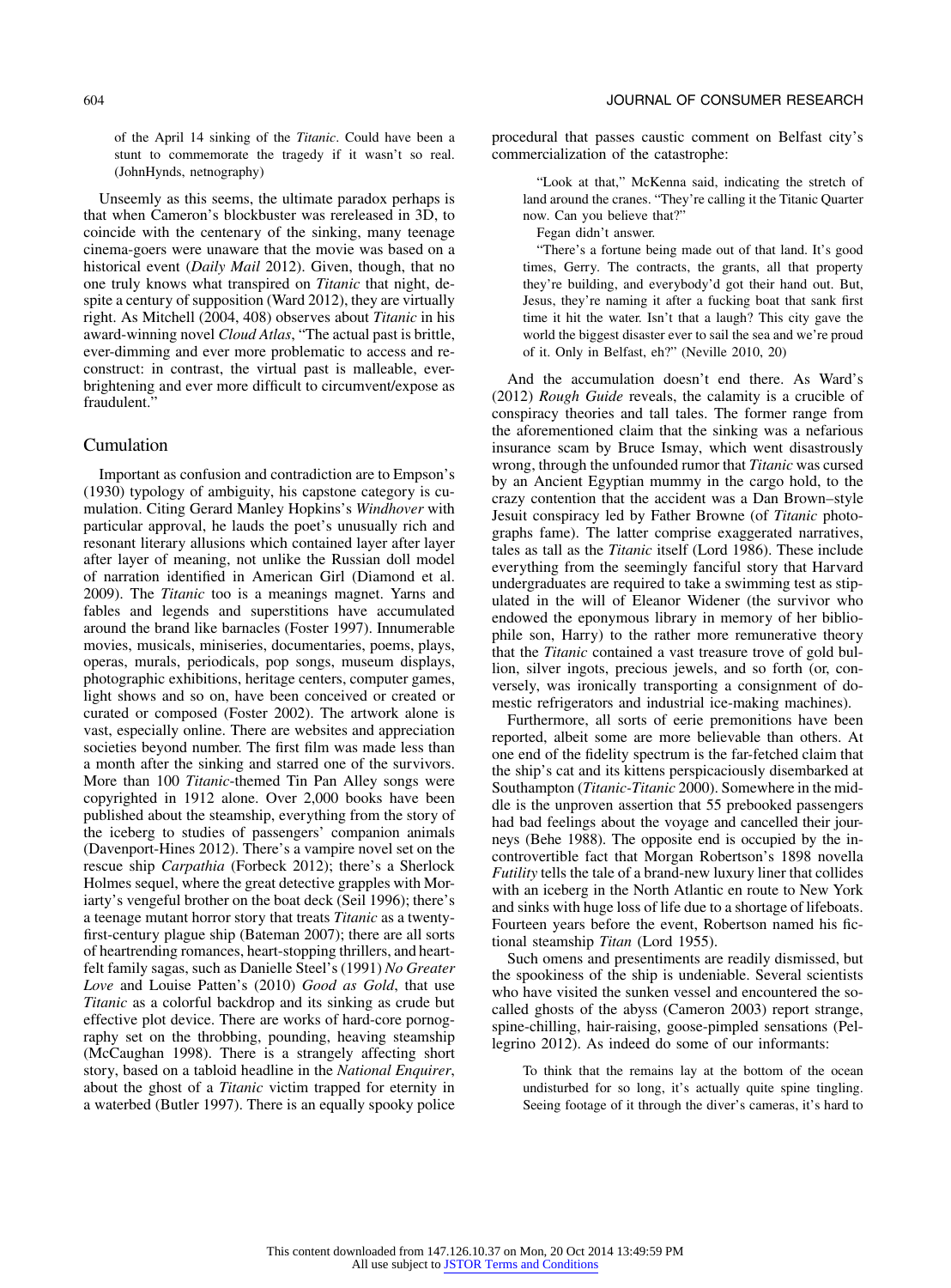believe that people were once on board the ship. Seeing bits and pieces still intact, people's possessions lying still is incredible too. It's very eerie looking at the ship under the water, as if it's a ghost ship with many watery souls still on board. (Nicola, introspection)

So weird and wonderful are the "cultural effusions" (Barczewski 2004, xiv) surrounding *Titanic* that it is difficult to know where the truth stops and fiction starts. In interpretive terms, it is not dissimilar to Geertz's (1973, 29) adroit anthropological anecdote about "turtles all the way down," though in *Titanic*'s case it's a bottomless crevasse of mythinformation beneath a fragile ice-bridge of truth (Biel 2012). Thus the legendary conman Titanic Thompson was supposed to have been on board (hence the nickname) but wasn't. The legendary African American boxer, Jack Johnson, was allegedly denied passage by a racist booking agent (who said, "we ain't haulin' no coal") but wasn't. The legendary psychic W. T. Stead predicted the disaster in several short stories (one of which described an encounter between the real life Captain Smith and an iceberg), yet he boarded *Titanic* anyway and failed to survive its sinking. The legendary fictional character Jack Dawson was a figment of James Cameron's imagination, but the grave of a near namesake in Halifax's Fairview Lawn cemetery is visited by fans of the blockbuster movie, many of whom leave tokens of undying affection (Nash and Lahti 1999).

The *Titanic*, it appears, is capable of accommodating every first-class fable, second-class yarn, and third-class shaggy dog story that chooses to clamber on board. It also serves as a storytelling crucible for consumers (Shankar, Elliott, and Goulding 2001). A number of our informants' unprompted responses to *Titanic* comprised adaptations of the tragic archetype (Stern 1995) to their personal circumstances. Some refer to the terrible loss of life that night and relate it to sudden deaths of their loved ones though accident or disease. Some interpret *Titanic* in professional terms, as an emblem of their ambitions, aspirations, and dashed hopes in unsuccessful attempts to forge careers, build businesses, or attain educational qualifications. Some treat the steamship's story as a "precedent and template" (Bergfelder and Street 2004, 1) for analogous human calamities like 9/11, Hurricane Katrina, the Indonesian tsunami, the Fukushima earthquake, or the oil spill in the Gulf of Mexico. Some turn the tragedy on its head, arguing that *Titanic* is ultimately inspirational, a necessary reminder to live every day to the full, to make the most of the moment, to count one's many and varied blessings because death and disaster might be lurking right around the corner:

The *Titanic* was always referred to as the Ship of Dreams, and it is clear it meant different things to different people, and like those people I myself have my own dreams and I hope that I will get everything I want in life no matter how many icebergs there are in the way. It makes me realize that no dream is too small or impossible if you really want it, but there will be times when it will be more difficult than others

Such consumer interpretations indicate that *Titanic* is more than a ship that sank or a terrible tragedy. It is an abiding symbol, an encapsulation of the human condition, a morality tale that calls down the ages (Luedicke et al. 2010). More prosaically, it is a story-stoked brand that, according to one public relations consultant, is the narrative equivalent of a perpetual motion machine:

The stories are unending. We have a master plan for the next 3 years, based on brainstorming sessions. But they are selfperpetuating. We have human interest stories, engineering stories, cultural stories, design stories, architectural stories, historical stories, inspirational stories, offbeat stories, quirky things. The stories themselves generate stories, because we get local coverage of the international coverage in *Fodor*, *National Geographic*, *The Economist*, and around the United States generally. There's always something. Always new angles. We're holding stuff back we have so much. It's nonstop. (PR consultant, interview)

## **BUILT BY THE IRISH, SUNK BY THE ENGLISH?**

In addition to outlining the various forms of ambiguity, Empson (1930) makes clear in his concluding chapter that context is crucial. Ambiguity "must in each case arise from, and be justified by, the peculiar requirements of the situation" (Empson 1930, 235). He likewise notes that ambiguity is metamorphic, inasmuch as meanings change through time. A term that appears ambiguous to latter-day readers may have been wholly unambiguous in days of yore. What's more, the ambiguities of particularly resonant expressions —those that generate multiple interpretations—tend to be released slowly, as readers ruminate on and revisit the works in question. The richer the work, the longer this takes.

If not quite the gift that keeps on giving, ambiguity is affected by situational issues and secular trends, as are the myths where ambiguity abides (Cohen 1969). These "geotemporal" considerations (McAlexander et al. 2002, 41) are powerfully apparent in *Titanic*'s cultural complex. From the very outset, the myths and legends surrounding the unsinkable ship have been inflected by nationalistic and civic sensibilities (Howells 2012). The interpretation of the accident, for instance, was very different on either side of the Atlantic (Wade 1986). For the British, it was a manifestation of admirable sang froid in the face of catastrophe—no panic, dutiful crew, politeness prevailed, orderly queues at the lifeboats. In North America, the entire episode was seen as a shambolic example of English ineptitude, inefficiency, amateurism, arrogance (Biel 2012).

These contrasts, Howells (2012) contends, cannot be divorced from real-politic in general and the respective standing of the great powers in particular: America emerging as an imperial colossus, Britain on the slippery slope of incipient decline. However, they show how the exact same event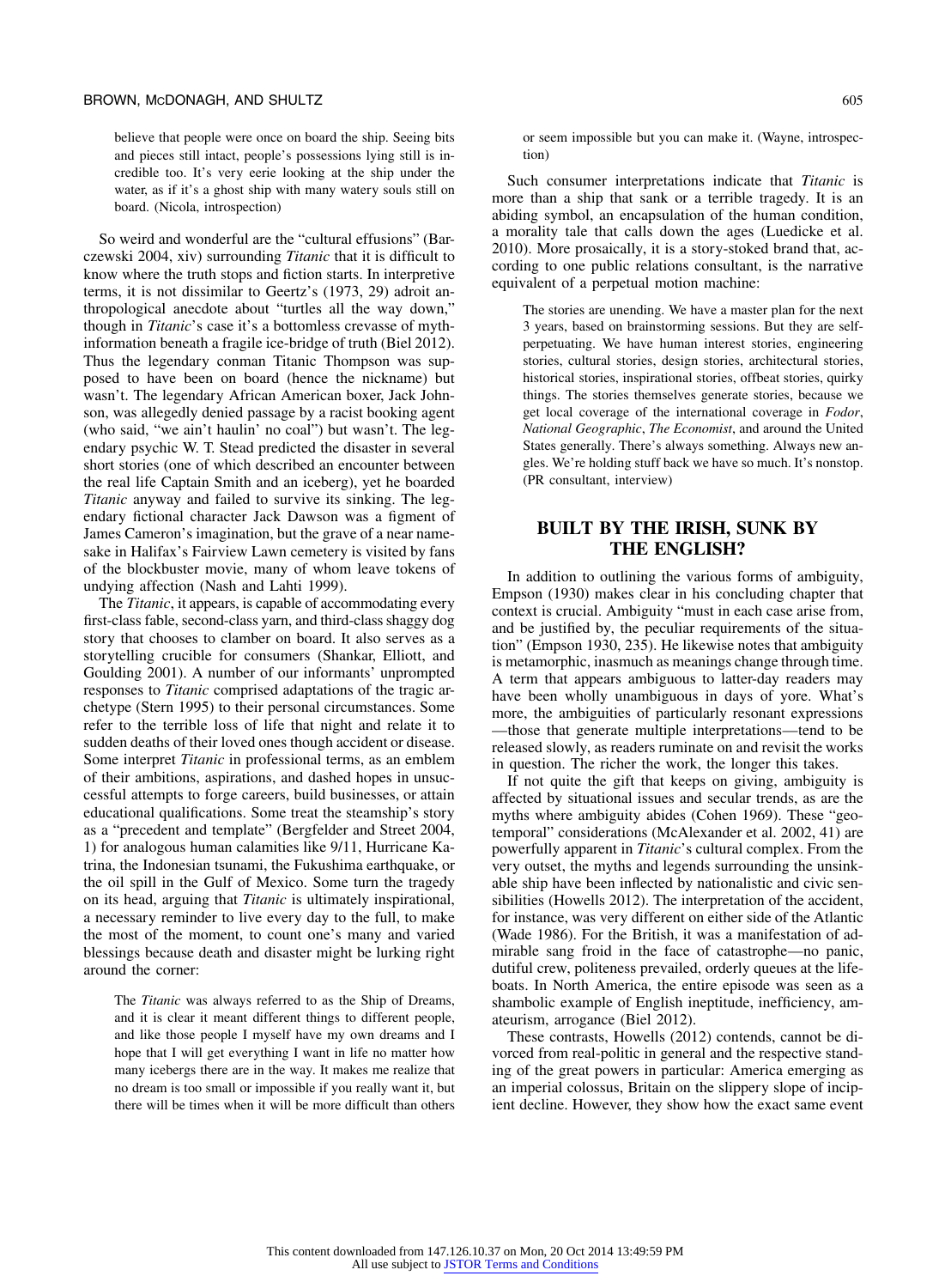can have different meanings in different places and for different groups of people (Holt 1995; Mick and Buhl 1992; Puntoni et al. 2010). German interpretations of the *Titanic* tragedy are very different again, not least as a source of wartime propaganda (King 2004), as indeed are Scandinavian interpretations (Björkfors 2004), as are those of the Irish. For Hill (2004), *Titanic* symbolizes the sociocultural schism that has obtained on the island of Ireland in the century since the sinking. The *Titanic* was built in Belfast, an industrial enclave of a predominantly agricultural island, by thousands of Irish workmen most of whom were devout Protestants and Unionists. That is, British in outlook and allegiance. If not quite a Protestant ship for Protestant people, *Titanic* was British to the last bolt and rivet (Foster 1997). The shipyard's employees were exclusively drawn from a single, bitterly sectarian, section of Irish society, even though Catholics comprised 25% of the local population. The ship was built, what's more, at the height of Ireland's home rule campaign, which agitated for a modicum of independence from British dominion. This prospect filled Ulster Protestants with dread, since they'd be a tiny minority huddled in one corner of a predominantly Catholic island.

Thus the success of Belfast's shipyard—the biggest and best in the world—denoted continuing Protestant ascendency, as did its pride and joy, the most titanic steamship ever built. Accordingly, the catastrophic failure of its single greatest achievement was a devastating blow to Protestant pride (Foster 2002). It was a blow that was reinforced by Irish partition in 1922, when the six northern counties clung on to British citizenship, like beggars at a feast. Further humiliation was heaped on the hubristic city by drastic, Detroit-style industrial decline and a low-level civil war that blighted the final 3 decades of the twentieth century (Neill 2001). The urban rot was only stopped in the aftermath of the Good Friday Agreement of 1998, when the city finally awoke from its sectarian slumbers (Neill 2010).

For most of this period, *Titanic* was a taboo word (Hill 2004). Harland & Wolff actively opposed any discussions and/or debates about the disaster, even refusing to accommodate the (Northern Irish) producer of the 1958 movie *A Night to Remember*, despite his family connections to the firm (MacQuitty 2000). For Foster (1997, 76), *Titanic* symbolized nothing less than the "thwarted nationhood" of Ulster Protestants: "At the level of community dreamwork, the foundering of the ship and the founding of Northern Ireland were intertwined; the ship *became* Northern Ireland . . . but it was always in danger of being sunk by the chillingly impersonal iceberg dynamics of Irish nationalism."

Symbolic ship of state, or not, the simple fact is that *Titanic* was denied for decades. Meanwhile, the world woke up to its enduring appeal. The remarkable photographs of the wreck by Robert Ballard may have captivated television audiences around the globe but in the north of Ireland then embroiled in a prolonged spasm of sectarian conflict —the ship still symbolized societal divisions and continuing discrimination against Catholic workers. In her quasi-autobiographical novel, *Titanic Town*, Mary Costello (1992) recounts an urban legend that the serial number of the ship enshrined anti-Catholic sentiments and how Protestant workmen profaned the Pope as construction progressed. These beliefs are still extant, as our data demonstrate, even though they're entirely without foundation:

My only opinion toward the shipyard it was built in was instilled to me by my father at a young age. This was that it was a predominantly Protestant work force who subjected Catholic workers to beatings and threw them into the water at the docks. Another memory I recalled was the hull number 3909 04 assigned to the *Titanic*, if written in longhand and looked at in a mirror read NO POPE. Of course this is just urban legend and not even slightly true. (Martin, introspection)

I asked my father how he felt towards the *Titanic*. He told me some interesting facts, one of which was that very few Catholics were employed to work on the *Titanic* or even at the docks at all. "The *Titanic* was built with only Protestant hands," he says, almost indicating that is why it was such a disaster. (Mairead, introspection)

Come Cameron's blockbuster, the release of which coincided with Northern Ireland's return to comparative normality, the *Titanic* was increasingly seen as an exploitable asset, nothing less than "a unique selling point for Northern Ireland" which "could open the door to thousands of tourists" (*Belfast Telegraph* 1999, 3). This prospect, along with ensuing grand plans to turn the derelict shipyard into a massive riverside redevelopment project, was initially met with distrust, dismay, and downright disgust (Neill 2006). Money talks, however, and when the expensive apartments, marinas, and recreational facilities started to rise on the site of the old slipways—and the centenary of the sinking appeared on the horizon—the pot of gold at the end of the *Titanic* rainbow loomed ever larger in civic consciousness. This culminated in a lavishly appointed, £100 million visitors' center devoted to the unsinkable brand, albeit the ship has been radically reframed and reinterpreted as part of this rehabilitation process. Far from being a disaster, *Titanic* is now a signifier of Ulster's technological prowess. Far from besmirching Belfast's image—the flawed product of a flawed society—*Titanic* now symbolizes what the "comeback city" could aspire to once again. Far from being the cockpit of crude sectarianism, where Catholics were unwelcome at best and persecuted at worst, *Titanic* now stands for peace, prosperity, progress, and political power sharing. No longer a Protestant ship for a Protestant people, *Titanic* has been stripped of its bigotry and repainted in catholic colors (catholic with a small "c," that is, open to all consumers and cultures regardless of religious denomination or political affiliation). The only barrier to entry is an ability to pay at the ticket booth:

The Signature Building has many parallels with Belfast itself. Just as *Titanic* was at the cutting edge of technology and innovation in the nineteen hundreds, the same is true today in the new Belfast, the renaissance city, which is at the fore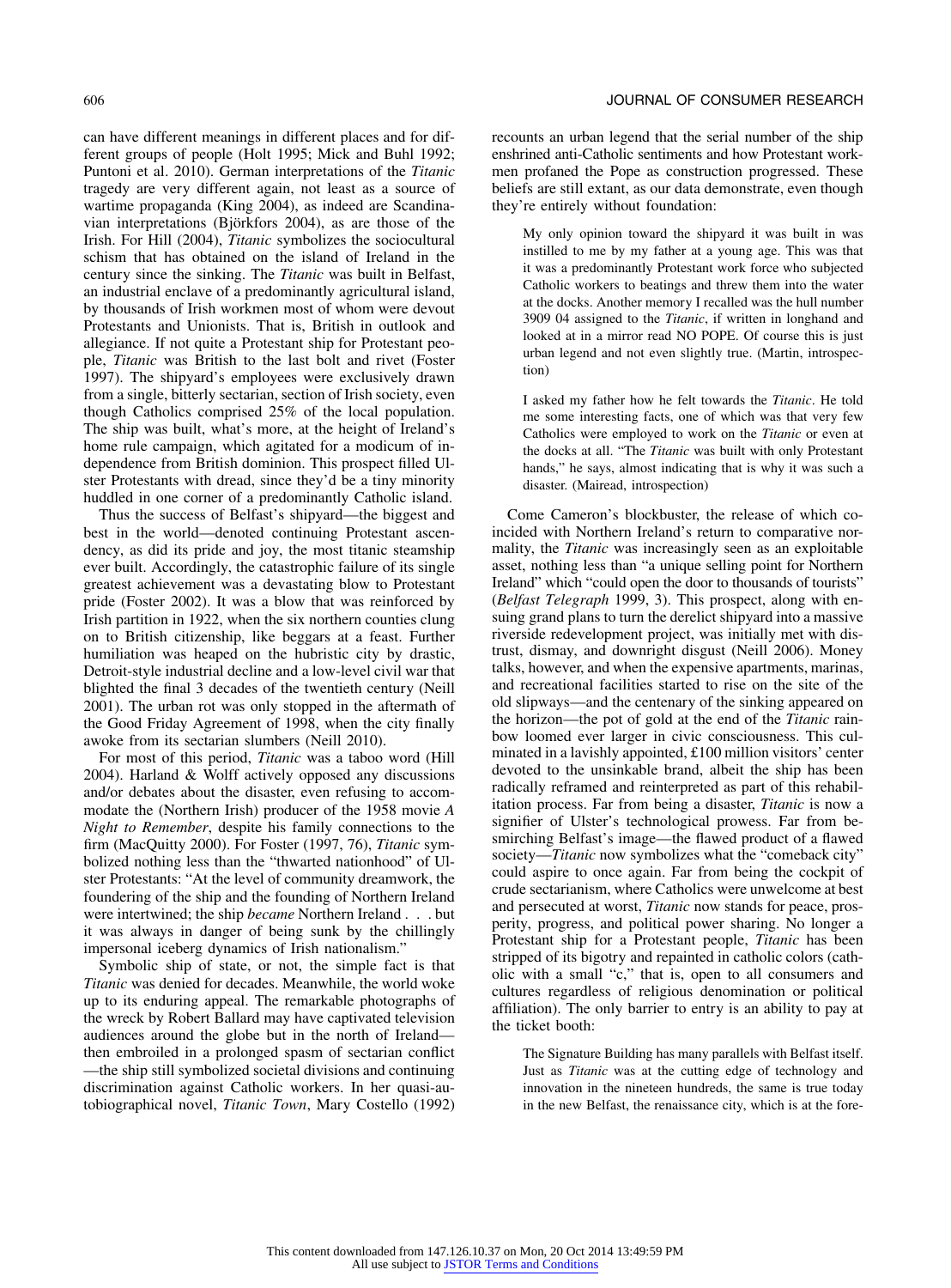front of so many things—aerospace, wind turbines, robotic technology, culturally too. It's an inspirational message that's reflected in the Signature Building, which has the latest design technology and is at the leading edge of visitor experience. (Project manager, interview)

More than that, though, the *Titanic* has been recoded as Irish. In its day, when Britannia ruled the waves, *Titanic* was regarded as the epitome of Britishness, not only by the Ulstermen who built it but also in the rest of Ireland, where the sinking was seen as God's punishment for Protestant pride and Britain's perfidy. It remained so for decades thereafter. Despite the unfortunate fact that a large proportion of steerage passengers were Irish emigrants, no memorial to the country's *Titanic* victims was erected in Eire until 1998.

According to Hill (2004), this remarkable turnaround was triggered by Cameron's blockbuster movie, which portrayed the steamship in an ethereal Celtic light. Everything from the Enya-inspired soundtrack, through the wild Irish jigging below deck, to one character's claim that "fifteen thousand Irish hands built this ship," illustrates Cameron's Hibernian refit of the craft, as did his representation of the Anglo-Saxon first-class cadre as the bad guys. Painting *Titanic* green in this way would have caused a riot in the north of Ireland for most of the twentieth century. However, it had the miraculous effect of making the tainted ship acceptable to the Catholic community and indeed Ireland as a whole. Cameron's portrayal of Irishness may have been grotesquely stereotypical—an on-screen theme pub with added special effects—but it resonated with a war-weary society in the north and an emergent Celtic Tiger in the south. It thus set the scene and paved the way for today's money-spinning *Titanic* attractions.

The *Titanic*'s loss, in effect, has been Belfast's gain (Barczewski 2004). And while the old tensions that the ship represents still remain, they'll be conveniently ignored while the cash registers are ringing and tourist dollars fill the former graving docks. This isn't so much a process of brand cocreation as a coconspiracy of consumer silence. Publicly, no one wants to rock the boat. Show me the money is the only show in town. Belfast's Signature Building has papered over the city's cultural contradictions with dark rides and computer graphics, the bread and circuses of the twentyfirst century. *Titanic* is a tragedy that can be commodified in a city where latter-day tragedies remain too raw to be turned into (officially sanctioned) visitor attractions.

On the surface, then, *Titanic* has evolved though a threestage process of countermemory making. It was neglected, then accepted, then idealized thereafter. Arguably it has come full circle, from silence to silence. However, the silence of shame amid the tumult of bigotry has been replaced by the silence of selfishness against a background of branding. Cash flows rather than ice floes top today's *Titanic* agenda. In Belfast at least, the myths, the meanings, the contradictions, the confusions, have metamorphosed into money-making marketing opportunities (Bryan 2012).

# *TITANIC* **REFLECTIONS AND RESEARCH DIRECTIONS**

The above account of *Titanic*'s rebranding parallels Thompson and Tian's (2008) myth-shaped study of the New South. In addition to the Celtic connection, the neoromantic archetype of hubris and nemesis is shared by both, as is the attempted creation of countermemories that are modern, meaningful, and money-minded. Our maritime myth-mash is more than a distant echo of Appalachia, though. *Titanic* mirrors many of the published articles on consumer mythology. All four of Kozinets's (2008) ideological technonarratives are evident in the *Titanic* complex, for instance. All four of Barbara Stern's (1995) archetypal *mythoi* are apparent, tragedy above all. When Muñiz and Schau (2005) attribute the Apple Newton's consumer appeal to its untimely demise, they could be writing about *Titanic*, which was cancelled in such a cruel and capricious fashion. The myth of the titan Prometheus, unearthed by Kozinets (2002) at Burning Man, is integral to *Titanic*'s gigantic cultural complex, which has likewise evolved in line with Holt and Cameron's (2010) contention that iconic brands are established (and reestablished) at moments of societal rupture and ideological opportunity (Biel 2012; Howells 2012).

*Titanic*'s myth-freighted cargo is second to none, and its ambiguity, when unpacked, reveals archetypal, remedial, spiritual, and geotemporal aspects. It is tempting, therefore, to infer that the legendary liner is a kind of master-myth, a mega-myth on a par with the deep metaphors and prototypes that underpin consumer discourse (Veryzer and Hutchinson 1998; Zaltman 2003). Attractive though it is, this idea of an über-myth is regressively reductive, a new twist on Joseph Campbell's (1968) monomyth or Lévi-Strauss's structuralism (1963) or the one-brand-one-myth mentality that prevails among management consultants (Atkin 2004; Hanlon 2006; Kuenstler 2012). Our research suggests that *Titanic*'s explanatory ability—the insight it provides into particularly resonant brands—lies not in monolithic monumentalism but in multifariousness, in nebulousness, in confusing, contradictory, cumulative ambiguity. Just as the mystique of the contemporaneous Gibson Girl was attributable to her absence of specificity—she had something for everyone (Scott 2005)—so too *Titanic*'s status as the archetypal disaster is due to its amorphousness.

RMS *Titanic*, to put it another way, is what movie director J. J. Abrams calls a "mystery box," a container of infinite possibilities that continues to fascinate because it remains unopened (Rose 2011). Akin to Bigfoot, Mothman, the *Marie Celeste*, the Loch Ness monster, and the secret formulas that augment the allure of certain FMCGs, *Titanic* falls into the unsolved mystery category and is perpetuated thereby. Alongside Godzilla, Frankenstein, Dracula, and Jack the Ripper, *Titanic* is undead and undying.

Death, indeed, is a crucial issue here. Most extant studies of consumer mythology focus on life choices, how individuals mix and match and adapt and absorb the available repertoire of cultural myths to their own circumstances, their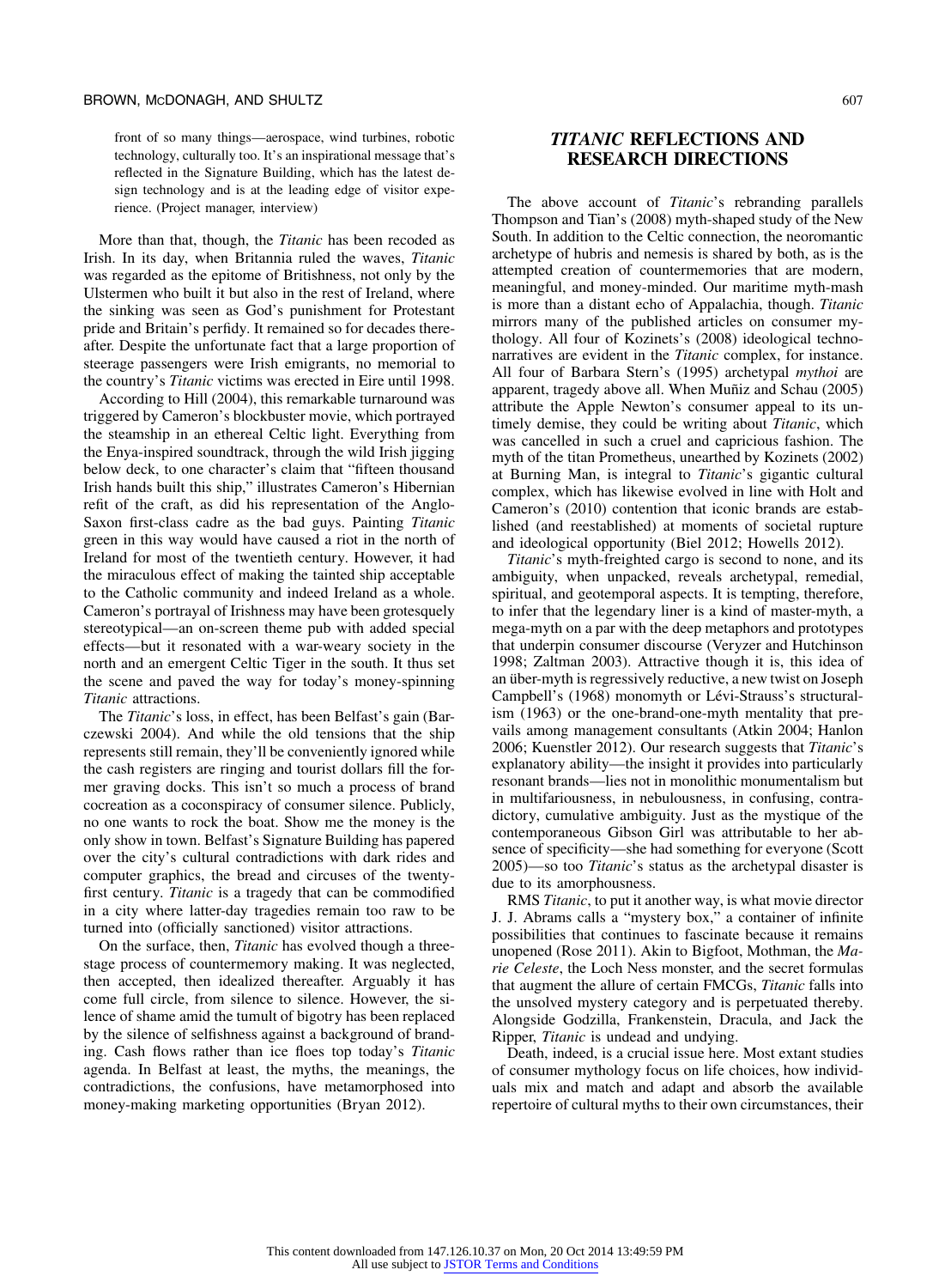sense of self, their personal identity projects (Diamond et al. 2009; Holt 2002; Holt and Thompson 2004; Thompson 2004). *Titanic*, by contrast, forces consumers to think about mortality. It is thanatic as well as iconic. According to Turley (2005), paraphrasing Bauman (1992), death is the wellspring of all cultural activity and contemporary consumer behavior (Baudrillard 1993). In a secular society, consumers banish morbid thoughts of their inevitable demise—what Bonsu and Belk (2003) term "terror management"—with compensatory consumption (Mandel and Smeesters 2008; Rindfleisch, Burroughs, and Wong 2009). However, consumers of *Titanic* cannot avoid wondering what they would do in the same terrible circumstances. Would we face death bravely? Would we step aside for the weak and infirm? Would we leap like Bruce Ismay into the final lifeboat, leaving our dignity behind? Or would we, as many apparently did according to eyewitnesses, declare undying love to family and friends before facing the freezing waters? The same awful imponderables arise at Niagara Falls (Sternberg 1999), Waterloo battlefield (Seaton 1999), the Body Worlds exhibition (Goulding et al. 2013), and abandoned penal colonies like Norfolk Island (Best 2007). They are compounded by mass media representations, which daily replenish the "capital of fear" for consumers (Bauman 2007, 12) and attain their awful acme in media-magnified monstrosities like 9/11 (Sturken 2008) or, in an era when wireless was a wonder of the world, the *Titanic* atrocity:

Survivors even reported a reference to the *Titanic* in the midst of the chaotic attempts to evacuate the south tower of the World Trade Center. On the seventy-eighth floor, soon to be directly hit by the second plane, a man supposedly blocked two women who were trying to squeeze past him into an elevator and said, "This isn't the *Titanic* ladies. It's not women and children first." (Biel 2012, 233)

*Titanic*, Biel (2012) observes, is a metaphor for mortality. In the same way that death is often described as a journey (Fiedler 1967)—a journey where some remain suspended in ambiguous limbo (Pardo 1989)—*Titanic*'s uncompleted voyage encapsulates both the imponderables of the afterlife and the uncertainties of those left behind (especially in the "if only" aftermath of premature deaths due to disease, disaster, or indeed drowning). As Ward (2012, vi) puts it in his poetic reflections on people's fascination with the sinking, "Having vanished below the horizon west of Ireland, the *Titanic* never reappeared. Instead, unseen in the witching hour of a moonless night, for the eternity between the collision and the final plunge, her passengers and crew found themselves poised between life and death."

A distillation of death, the unsinkable ship's extended afterlife in cultural memory is not unlike those of Elvis Presley, Marilyn Monroe, Jimi Hendrix, James Dean, Kurt Cobain, Amy Winehouse, and Wolfgang Amadeus Mozart (to say nothing of their fictional equivalents—Little Nell, Anna Karenina, Romeo, Juliet, Jay Gatsby, Jack Dawson, and so on). *Titanic* lived fast, died young, and attained secular immortality as a consequence (Hirschman 1990). It likewise provides a rhetorical vehicle, similar to vampirism in contemporary teen culture (Butler 2013), that "gives us a way of talking about our fears without talking about our fears" (Haig 2013, 12). It triggers the imagination and tugs at the heartstrings of "thanatourists" (Seaton 1999), both those with a direct connection to *Titanic* and others who primarily experience it as entertainment. Myth, Barthes (1973, 144) cryptically remarks, "is a language which does not want to die: it wrests from the meanings which give it its sustenance an insidious, degraded survival, it provokes in them an artificial reprieve in which it settles comfortably, it turns them into speaking corpses."

At the same time, *Titanic* isn't all doom and gloom. Just as the sinking bestowed benefits on many participants, so too consumer research can take succor from the unsinkable brand. Ambiguity, as noted earlier, is generally regarded as something best avoided. The conventional brand management literature emphasizes the perils of opacity and the necessity for clarity (Bengtsson and Ostberg 2006). However, the consumer-captivating allure of ambiguity is increasingly being recognized by advertising researchers, even in situations where informants don't understand the ad (Dimofte and Yalch 2007). The inherent ambiguity of the fashion industry helps consumers cope with the opaque sartorial demands of today's smart-casual morass (Kaiser and Ketchum 2005). The ambiguity of online dating profiles attracts potential partners until interpersonal encounters ruin their romantic illusions (Norton, Frost, and Ariely 2007). Ambiguity is employed in upscale retail stores, where savvy sales associates shape the beliefs, behaviors, and brand choices of consumers as the transaction unfolds (Johnston and Sandberg 2008). Ambiguity is beneficial for transnational advertising agencies (Kates and Goh 2003) and adolescents engaging in acts of interpersonal one-upmanship (Ritson and Elliott 1999). Ambiguity is the essence of Hello Kitty's worldwide appeal, because the character's "cryptic simplicity," her blank facade, is infinitely interpretable (Walker 2008, 18). Ambiguity, furthermore, is a fertile frontier for Consumer Culture Theory in general and literary theory in particular. The latter has fallen into abeyance since the passing of its foremost exponent, Barbara B. Stern. As she observed in her inaugural article on literary criticism (Stern 1989), it leavens conventional approaches to consumer research and provides a rich resource for researchers going forward. Literary criticism facilitates better understanding of consumer myth-making and the multiple mythemes that meld in immemorial brands, occasions, experiences, and behaviors (Stern 1995).

It is insufficient, nevertheless, to note that ambiguity is ubiquitous or plays a part in consumer behavior, managerial decision making, and researchers' paradigmatic preferences. Ambiguity is not simply a variable, which is absent or present, strong or weak, high or low, as many quantitative consumer researchers presume. Ambiguity is variegated. There are several forms of ambiguity, three of which we have considered in relation to *Titanic*. Confusion, contradiction, and cumulation, we maintain, increase consumers' fascination with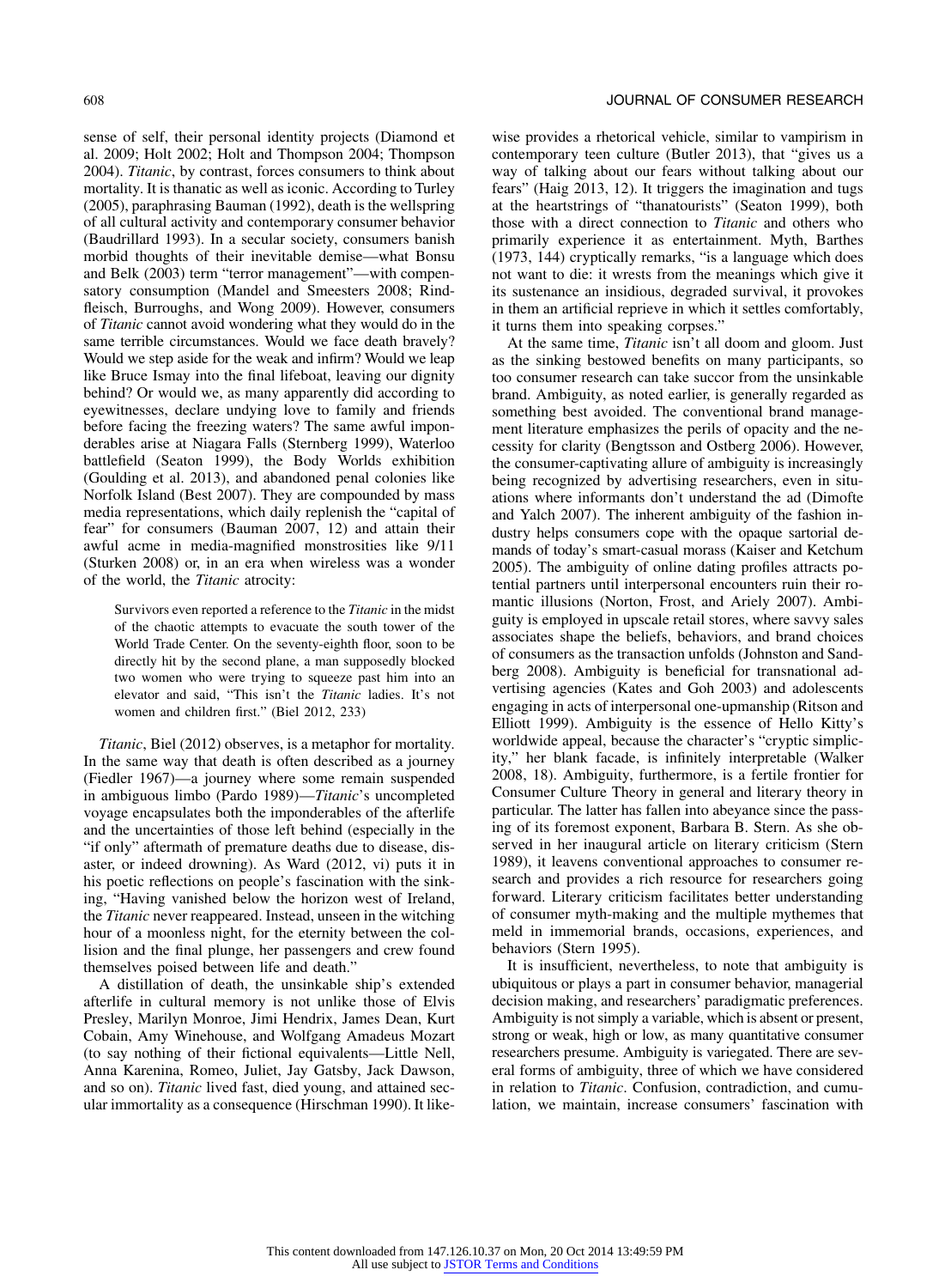the myth-imbued liner. Although the resolution of ambiguity is enormously pleasurable, as studies of advertising rhetoric have shown (McQuarrie and Mick 1992, 1996, 1999), once the puzzle is solved its consumer appeal soon diminishes. When the puzzle can't be solved, or there is no definitive answer, consumer intrigue endures and myth comes into its own. The unfathomable imponderables of *Titanic*, Heyer (2012, xi) acknowledges, "has given her story a mythic status comparable to what we find with great works of literature, from the *Bible* to Shakespeare. At the time she was built *Titanic* was said to be 'unsinkable.' Had someone said this of her legacy, the truth of it would have been borne out a century later."

But what of the future? *Titanic* will doubtless steam on in cultural memory like a latter-day Atlantis (Pellegrino 1990), rising and falling with consumer sentiment and the zeitgeist. The implications for consumer research are more immediate. The benefits of ambiguity need to be more widely recognized than they are at present, since an element of antipathy still prevails (Aaker and Joachimsthaler 2009). Drawing researchers' attention to the advantages of ambiguity, as well as its continuing role in artistic and mythological expression (Rothenberg 2011) can only help in this regard. The seven types of ambiguity, as originally outlined by Empson (1930), are likewise ripe for future disambiguation and explanation. These explanations, moreover, are best pursued in a variety of domains and contexts. Iconic brands, by their very nature, are exceptions to the rule and the *Titanic*, as a thanatic icon, may be more atypical than most. The ambiguities that inhere in upmarket, downmarket, and midmarket brands, that are found across the spectrum of sectors from hi-tech to heritage, and that are evident in contrasting cultural, political, economic, and social circumstances, are worth exploring in detail, either in a myth-informed, Empson-enriched manner or by more conventional means.

Ambiguity, admittedly, isn't the be-all and end-all of branding, iconic or otherwise. To the contrary, it is evident that ambiguity draws some people on some occasions and deters them on others (Wilkinson 2006). Not all ambiguity is good ambiguity, because it can be used by unscrupulous marketers to bamboozle or mislead (Urbany 2013). Although Empson's taxonomy indicates that ambiguity is a multifaceted phenomenon, more research is needed on when and where it works and which aspects of ambiguity work better than others. Resonant, myth-wrapped brands are especially amenable to ambiguity, as *Titanic* amply demonstrates, but iconic brands are few in number. There is an ocean full of brands, some sinking, some swimming, which need to be rescued by consumer research. Whether the conventional "iceberg" model of branding is best suited to that task is another matter (de Chernatony 2010). Empsonian literary analysis, nevertheless, reveals that ambiguity helps explain why certain consumer myths resonate, helps unpack the appeal of iconic brands like *Titanic*, and helps fly the flag for cultural consumer research more generally.

In *Ways of Seeing*, his seminal study of Western art, John Berger (1972) notes that until the modern era, mythological paintings of gods, heroes, and legends of antiquity were very highly prized—far more so, in fact, than still-lifes, landscapes, or portraits. Nowadays, he continues, mythologically themed pictures strike us as vague and empty. But not because art lovers are less myth-minded than before. They appear vacuous because the paintings really are vague and empty. They were ambiguous by design, painted in a way that permitted viewers to project themselves into the scene—the depicted situation—and thereby take instruction on how to behave at heightened moments of life, such as heroic action, grand passion, courageous death.

Myths are ambiguous. They are "portals to both the unconscious and the transcendent" (Sherry and Schouten 2002, 230). They shape the lives of millions of people and comprise a key component of Consumer Culture Theory. This article considered the corpus of consumer myth-lit, focusing on its ambiguous underbelly. It extracted a typology of ambiguity from Empson's unruly literary theory, applied that typology to an iconic, myth-rich exemplar, indicated how ambiguous myths are meaningful for consumers, and recounted the remarkable story of an unsinkable brand, RMS *Titanic*.

#### **REFERENCES**

- Aaker, David A., and Erich Joachimsthaler (2009), *Brand Leadership*, London: Pocket Books.
- Armstrong, Karen (2005), *A Short History of Myth*, Edinburgh: Canongate.
- Arnould, Eric J., and Craig J. Thompson (2005), "Consumer Culture Theory (CCT): Twenty Years of Research," *Journal of Consumer Research*, 31 (March), 868–82.
- $\rightarrow$  Arsel, Zeynep, and Craig J. Thompson (2011), "Demythologizing Consumption Practices: How Consumers Protect Their Field-Dependent Identity Investments from Devaluing Marketplace Myths," *Journal of Consumer Research*, 37 (February), 791–806.
	- Atkin, Douglas (2004), *The Culting of Brands: When Customers Become True Believers*, New York: Portfolio.
- Bagchi, Rajesh, and Xingbo Li (2011), "Illusionary Progress in Loyalty Programs: Magnitudes, Reward-Distances, and Step-Size Ambiguity," *Journal of Consumer Research*, 37 (February), 888–901.
	- Ballard, Robert (1995), *The Discovery of the Titanic: Exploring the Greatest of All Lost Ships*, London: Orion.
	- Bamossy, Gary J. (2005), "Star Gazing: the Mythology and Commodification of Vincent van Gogh," in *Inside Consumption*, ed. S. Ratneshwar and David Glen Mick, London: Routledge, 309–29.
	- Barczewski, Stephanie (2004), *Titanic: A Night Remembered*, London: Hambledon & London.
	- Barthes, Roland (1973), *Mythologies*, trans. Annette Lavers, London: Paladin. (Originally published in 1957)
	- ——— (1990), *The Pleasure of the Text*, trans. Richard Miller, Oxford: Blackwell. (Originally published in 1973)
- Bastos, Wilson, and Sidney J. Levy (2012), "A History of the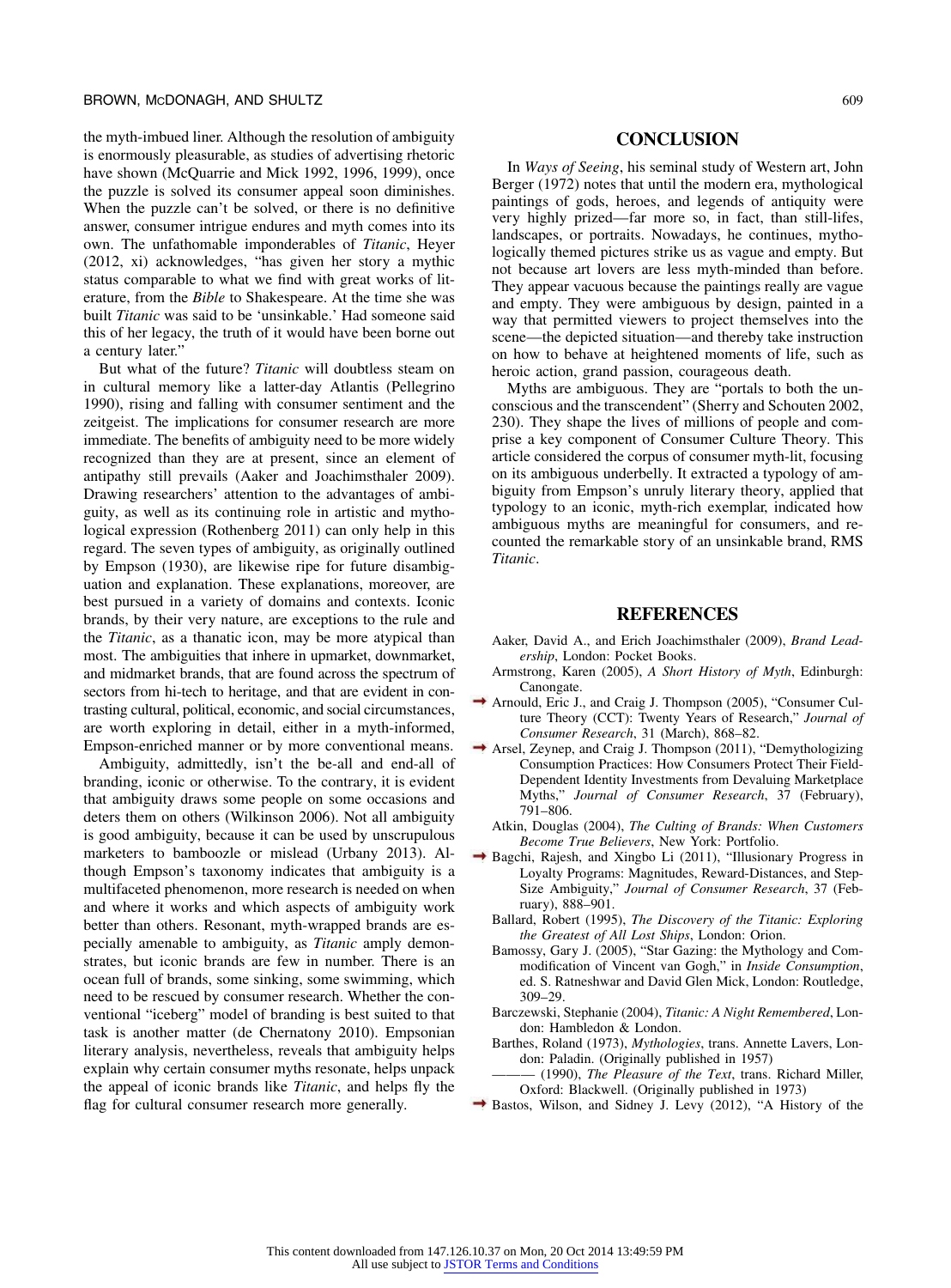#### 610 JOURNAL OF CONSUMER RESEARCH

Concept of Branding: Practice and Theory," *Journal of Historical Research in Marketing*, 4 (3), 347–68.

- Bateman, Colin (2007), *Titanic 2020*, London: Hodder.
- Baudrillard, Jean (1993), *Symbolic Exchange and Death*, trans. Iain Hamilton Grant, London: Sage. (Originally published in 1967)
	- ——— (2002), *Screened Out*, trans. Chris Turner, London: Verso. (Originally published in 2000)
- Bauman, Zygmunt (1992), *Mortality, Immortality, and Other Life Strategies*, Cambridge: Polity.
	- ——— (2007), *Liquid Times: Living in an Age of Uncertainty*, Cambridge: Polity.
- Behe, George (1988), *Titanic: Psychic Forewarnings of a Tragedy*, Wellingborough: Patrick Stevens.
- *Belfast Telegraph* (1999), "Council Sees Titanic Tourist Potential," Belfast, July 28.
- Belk, Russell W., and Janeen A. Costa (1998), "The Mountain Man Myth: A Contemporary Consuming Fantasy," *Journal of Consumer Research*, 25 (December), 218–40.
	- Belk, Russell W., and Gulnur Tumbat (2003), "The Cult of Macintosh," in *European Advances in Consumer Research*, Vol. 6, ed. Stephen Brown and Darach Turley, Valdosta, GA: Association for Consumer Research, 1.
- Belk, Russell W., Melanie Wallendorf, and John F. Sherry Jr. (1989), "The Sacred and the Profane in Consumer Behavior: Theodicy on the Odyssey," *Journal of Consumer Research*, 16 (June), 1–39.
	- Bengtsson, Anders, and Jacob Ostberg (2006), "Researching the Cultures of Brands," in *Handbook of Qualitative Research Methods in Marketing*, ed. Russell W. Belk, Cheltenham, UK: Edward Elgar, 83–93.
	- Berger, John (1972), *Ways of Seeing*, London: Penguin.
	- Bergfelder, Tim, and Sarah Street, eds. (2004), "Introduction," in *The Titanic in Myth and Memory: Representations in Visual and Literary Culture*, London: I.B. Tauris, 1–11.
	- Best, Megan (2007), "Norfolk Island: Thanatourism, History and Visitor Emotions," *Shima: The International Journal of Research into Island Cultures*, 1 (2), 30–48.
	- Biel, Steven (2012), *Down with the Old Canoe: A Cultural History of the Titanic Disaster*, 2nd ed., New York: Norton.
	- Björkfors, Peter (2004), "The Titanic Disaster and Images of National Identity in Scandinavian Literature," in *The Titanic in Myth and Memory: Representations in Visual and Literary Culture*, ed. Tim Bergfelder and Sarah Street, London: I.B. Tauris, 53–62.
- Bonsu, Samuel K., and Russell W. Belk (2003), "Do Not Go Cheaply into That Good Night: Death-Ritual Consumption in Asante, Ghana," *Journal of Consumer Research*, 30 (June), 41–55.
	- Brooks, Cleanth (1968), *The Well Wrought Urn: Studies in the Structure of Poetry*, London: Metheun.
	- Bryan, Dominic (2012), "Titanic Town: Living in a Landscape of Conflict," in *Belfast 400: People, Place and History*, ed. Sean J. Connolly, Liverpool: Liverpool University Press, 317–53.
	- Butler, Erik (2013), *The Rise of the Vampire*, London: Reaktion.
	- Butler, Robert Olen, ed. (1997), "Titanic Victim Speaks through Waterbed," in *Tabloid Dreams: Stories*, London: Minerva, 1–20.
	- Cameron, James (2003), *Ghosts of the Abyss*, DVD, Walt Disney Pictures, 58 minutes.
	- Cameron, Stephen (2011), *Titanic: Belfast's Own*, Newtownards, Ireland: Colourpoint.
- Campbell, Joseph (1968), *The Hero with a Thousand Faces*, 2nd ed., Princeton, NJ: Princeton University Press.
- Cayla, Julien, and Giana M. Eckhardt (2008), "Asian Brands and the Shaping of a Transnational Imagined Community," *Journal of Consumer Research*, 35 (August), 216–30.
- $\rightarrow$  Cohen, Percy (1969), "Theories of Myth," *Man* 4 (4), 337–53.
	- Costello, Mary (1992), *Titanic Town: Memoirs of a Belfast Girlhood*, London: Metheun.
	- Cova, Bernard, Robert V. Kozinets, and Avi Shankar, eds. (2007), *Consumer Tribes*, London: Sage.
	- Cross, Samantha, N. N., and Mary Gilly (2012), "Research Methods for Innovative Cultural Marketing Management (CMM): Strategy and Practices," in *Marketing Management: A Cul*tural Perspective, ed. Lisa Peñaloza, Nil Toulouse, and Luca M. Visconti, London: Routledge, 261–78.
	- *Daily Mail* (2012), "'Just Found Out Titanic Really Happened!' The Tweeters Who Thought World's Most Famous Shipwreck Was Just a Film," [http://www.dailymail.co.uk/news/article-](http://www.dailymail.co.uk/news/article-2129971)[2129971.](http://www.dailymail.co.uk/news/article-2129971)
	- Davenport-Hines, Richard (2012), *Titanic Lives: Migrants and Millionaires, Conmen and Crew*, London: Harper.
	- Davis, Garrick, ed. (2008), "The Golden Age of Poetry Criticism," in *Praising It New: The Best of the New Criticism*, Athens, OH: Swallow Press, xxi–xxviii.
	- Dawkins, R. (1998), *Unweaving the Rainbow: Science, Delusion and the Appetite for Wonder*, London: Allen Lane.
	- de Chernatony, Leslie (2010), *From Brand Vision to Brand Evaluation*, Oxford: Butterworth-Heinemann.
- Diamond, Nina, John F. Sherry Jr., Albert M. Muñiz Jr., Mary Ann McGrath, Robert V. Kozinets, and Stefania Borghini (2009), "American Girl and the Brand Gestalt: Closing the Loop on Sociocultural Branding Research," *Journal of Marketing*, 73 (May), 118–34.
- Dimofte, Claudiu V., and Richard F. Yalch (2007), "Consumer Response to Ambiguous Brand Slogans," *Journal of Consumer Research*, 33 (March), 515–22.
	- Donnelly, K. J. (2004), "Riverdancing as the Ship Goes Down," in *The Titanic in Myth and Memory*, ed. Tim Bergfelder and Sarah Street, London: I.B. Tauris, 205–14.
	- Eagleton, Terry (1983), *Literary Theory: An Introduction*, Oxford: Blackwell.
	- Eaton, John P., and Charles A. Haas (2011), *Titanic: Destination Disaster*, Yeovil: Haynes.
	- Ebeling, Mary (2010), "Marketing Chimeras: The Biovalue of Branded Medical Devices," in *Blowing Up the Brand: Critical Perspectives on Consumer Culture*, ed. Melissa Aronczyk and Devon Powers, New York: Peter Lang, 241–59.
	- *Economist* (2012), "Horrible Histories," Belfast, March 31, 37.
	- Eliot, Thomas S. (1922), *The Waste Land*, London: Faber.
	- Empson, William (1930), *Seven Types of Ambiguity*, London: Chatto & Windus.
	- Eyers, Jonathan (2013), *Final Voyage: The World's Worst Maritime Disasters*, London: Bloomsbury.
	- Fanning, John (1999), "Tell Me a Story: The Future of Branding," *Irish Marketing Review*, 12 (2), 3–15.
	- Fiedler, Leslie A. (1967), *Love and Death in the American Novel*, London: Cape.
	- Forbeck, Matt (2012), *Carpathia*, Nottingham, UK: Angry Robot.
	- Foster, John Wilson (1997), *The Titanic Complex: A Cultural Manifest*, Vancouver: Belcouver Press.
		- (2002), The Age of Titanic: Cross-Currents of Anglo-*American Culture*, Dublin: Merlin.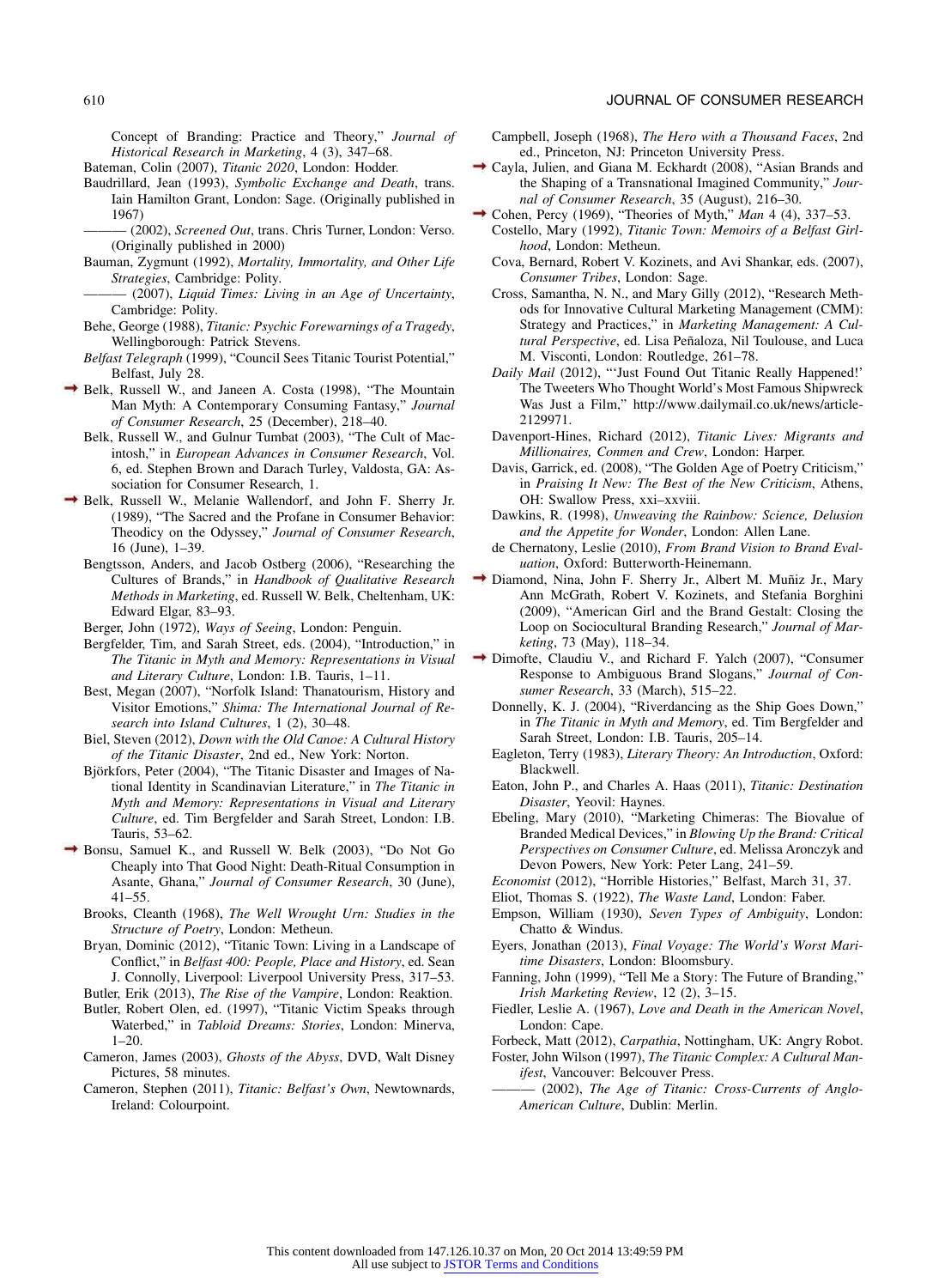#### BROWN, McDONAGH, AND SHULTZ 611

- Fournier, Susan, and Jill Avery (2011), "The Uninvited Brand," *Business Horizons*, 54 (3), 193–207.
	- Geertz, Clifford, ed. (1973), "Thick Description: Toward an Interpretive Theory of Culture," in *The Interpretation of Cultures*, London: Fontana, 3–30.
- Gershoff, Andrew D., Ashesh Mukherjee, and Anirban Mukhopadhyay (2007), "Few Ways to Love but Many Ways to Hate: Attribute Ambiguity and the Positivity Effect in Agent Evaluation," *Journal of Consumer Research*, 33 (March), 499– 505.
- Giesler, Markus (2008), "Conflict and Compromise: Drama in Marketplace Evolution," *Journal of Consumer Research*, 34 (April), 739–53.
- (2012), "How Doppelgänger Brand Images Influence the Market Creation Process: Longitudinal Insights from the Rise of Botox Cosmetic," *Journal of Marketing*, 76 (November), 55–68.
	- Goldman, Robert, and Stephen Papson (1996), *Sign Wars: The Cluttered Landscape of Advertising*, New York: Guilford.
- Goulding, Christina, Michael Saren, and Andrew Lindridge (2013), "Reading the Body at von Hagen's 'Body Worlds,'" *Annals of Tourism Research*, 40 (January), 306–30.
	- Graff, Gerald (1995), "Determinacy/Indeterminacy," in *Critical Terms for Literary Study*, ed. Frank Lentricchia and Thomas McLaughlin, Chicago: University of Chicago Press, 163–76.
- Gray, John (2013), *The Silence of Animals: On Progress and Other Modern Myths*, London: Allen Lane.
- Ha, Young-Won, and Stephen J. Hoch (1989), "Ambiguity, Processing Strategy, and Advertising-Evidence Interactions," *Journal of Consumer Research*, 16 (December), 354–60.
	- Hackley, Christopher (2003), *Doing Research Projects in Marketing, Management and Consumer Research*, London: Routledge.
	- Haffenden, John (2005), *William Empson: Among the Mandarins*, Oxford: Oxford University Press.
	- Haig, Matt (2013), "We're Suckers for the Undead," *The Times*, April 27, 12.
	- Hammond, Michael (2004), "My Poor Brave Men—Time, Space, and Gender in Southampton's Memory of the Titanic," in *The Titanic in Myth and Memory*, ed. Tim Bergfelder and Sarah Street, London: I.B. Tauris, 25–36.
	- Hanlon, Patrick (2006), *Primal Branding: Create Zealots for Your Brand, Your Company, and Your Future*, New York: Free Press.
	- Heding, Tilde, Charlotte F. Knudtzen, and Mogens Bjerre (2009), *Brand Management: Research, Theory and Practice*, London: Routledge.
	- Heyer, Paul (1995), *Titanic Legacy: Disaster as Media Event and Myth*, Westport, CT: Praeger.
	- ——— (2012), *Titanic Century: Media, Myth, and the Making of a Cultural Icon*, Westport, CT: Praeger.
	- Hill, John (2004), "The Relaunching of Ulster Pride: The Titanic, Belfast and Film," in *The Titanic in Myth and Memory*, ed. Tim Bergfelder and Sarah Street, London: I.B. Tauris, 15–24.
- $\rightarrow$  Hirschman, Elizabeth C. (1988), "The Ideology of Consumption: A Structural-Syntactical Analysis of *Dallas* and *Dynasty*," *Journal of Consumer Research*, 15 (December), 344–59.
- (1990), "Secular Immortality and the American Ideology of Affluence," *Journal of Consumer Research*, 17 (June), 31–42.
- Hoch, Stephen J., and John Deighton (1989), "Managing What Consumers Learn from Experience," *Journal of Marketing*, 53 (April), 1–20.
- Holbrook, Morris B. (1988) "The Psychoanalytical Interpretation of Consumer Research: I Am an Animal," in *Research in Consumer Behavior*, Vol. 3, ed. Elizabeth C. Hirschman and Jagdish N. Sheth, Greenwich, CT: JAI Press, 149–78.
- $\rightarrow$  Holt, Douglas B. (1995), "How Consumers Consume: A Typology of Consumption Practices," *Journal of Consumer Research*, 22 (June), 1–16.
	- (2002), "Why Do Brands Cause Trouble? A Dialectical Theory of Consumer Culture and Branding," *Journal of Consumer Research*, 29 (June), 70–90.
	- ——— (2003), "Brands and Branding," HBS Cultural Strategy Group, Working Paper 503-045, Harvard Business School, Boston.
	- ——— (2004), *How Brands Become Icons: The Principles of Cultural Branding*, Cambridge, MA: Harvard Business School Press.
	- (2005), "How Societies Desire Brands: Using Cultural Theory to Explain Brand Symbolism," in *Inside Consumption*, ed. S. Ratneshwar and David Glen Mick, London: Routledge, 273–91.
	- Holt, Douglas B., and Douglas Cameron (2010), *Cultural Strategy: Using Innovative Ideologies to Build Breakthrough Brands*, Oxford: Oxford University Press.
- Holt, Douglas B., and Craig J. Thompson (2004), "Man-of-Action Heroes: The Pursuit of Heroic Masculinity in Everyday Consumption," *Journal of Consumer Research*, 31 (September), 425–40.
	- Hooper, John, and Tracy McVeigh (2012), "Have You Seen Titanic? That's Exactly What It Was Like for Us," *The Observer*, January 15, 2–3.
	- Howells, Richard (2012), *The Myth of the Titanic*, centenary edition, Basingstoke: Palgrave.
	- Hunt, Shelby D. (2002), *Foundations of Marketing Theory: Toward a General Theory of Marketing*, Armonk, NY: M. E. Sharpe.
	- Johnson, Christopher (2011), *Microstyle: The Art of Writing Little*, New York: Norton.
- $\rightarrow$  Johnston, Allanah, and Jörgen Sandberg (2008), "Controlling Service Work: An Ambiguous Accomplishment between Employees, Management, and Customers," *Journal of Consumer Culture*, 8 (3), 389–417.
	- Johnston, Kevin (2008), *In the Shadow of Giants: A Social History of the Belfast Shipyards*, Dublin: Gill & Macmillan.
- Kahn, Barbara E., and Robert J. Meyer (1991), "Consumer Multiattribute Judgments under Attribute-Weight Uncertainty," *Journal of Consumer Research*, 17 (March), 508–22.
- Kahn, Barbara E., and Rakesh K. Sarin (1988), "Modeling Ambiguity in Decisions under Uncertainty," *Journal of Consumer Research*, 15 (September), 265–72.
	- Kaiser, Susan B., and Karyl Ketchum (2005), "Consuming Fashion as Flexibility: Metaphor, Cultural Mood, and Materiality," in *Inside Consumption*, ed. S. Ratneshwar and David Glen Mick, London: Routledge, 122–43.
- Kates, Steven M., and Charlene Goh (2003), "Brand Morphing: Implications for Advertising Theory and Practice," *Journal of Advertising*, 32 (1), 59–68.
	- Keller, Alexandra (1999), "Size Does Matter: Notes on Titanic and James Cameron as Blockbuster Auteur," in *Titanic: Anatomy of a Blockbuster*, ed. Kevin S. Sandler and Gaylyn Studlar, New Brunswick, NJ: Rutgers University Press, 132–54.
- Keller, Kevin Lane (1999), "Brand Mantras: Rationale, Criteria, and Examples," *Journal of Marketing Management*, 15 (1), 43–51.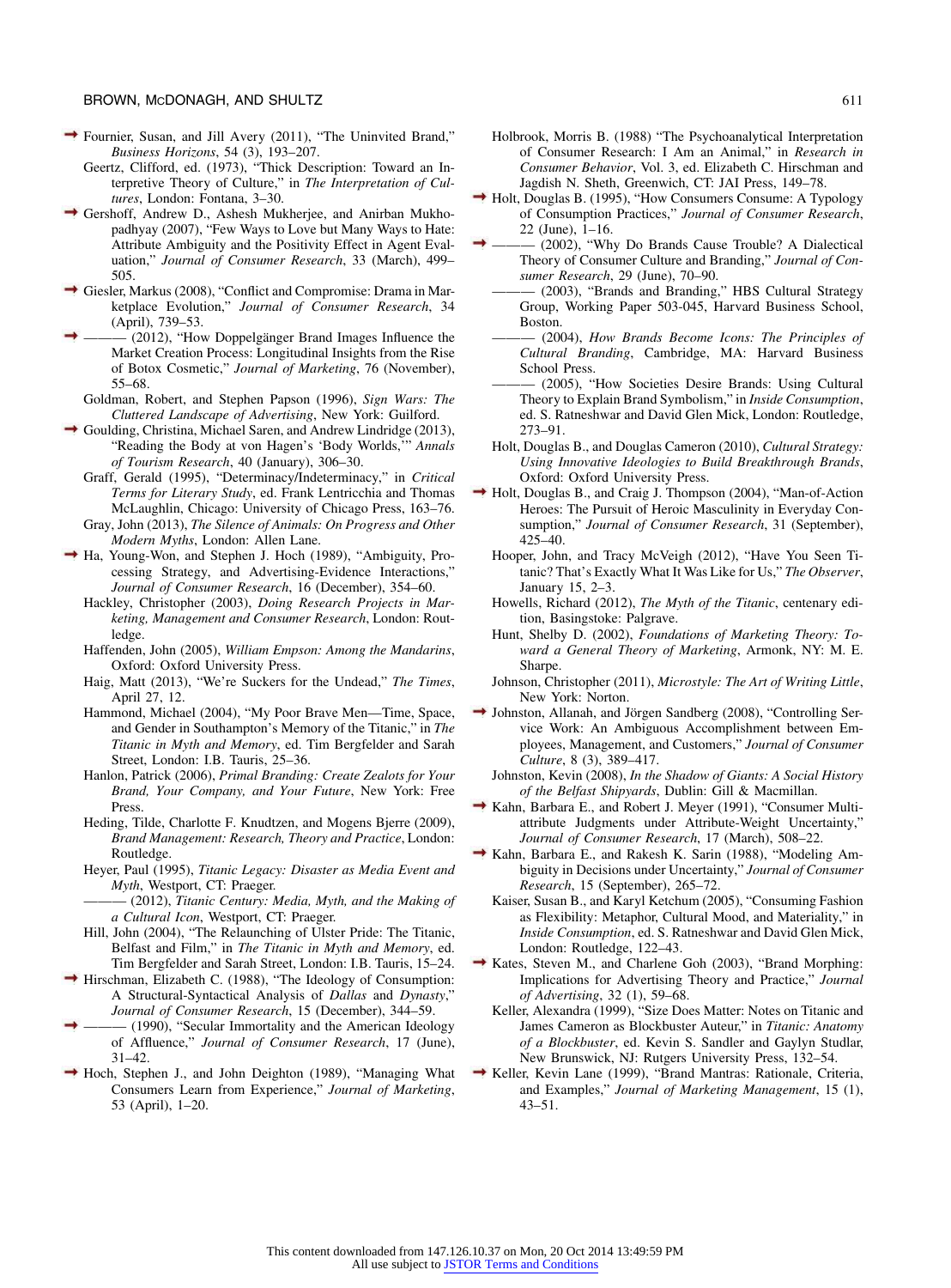- Kincade, Rebecca (2011), "Unsinkable Adventure," *Business Month*, 12 (September), 18–20.
- King, Alasdair (2004), "Enzensberger's *Titanic*: The Sinking of the German Left and the Aesthetics of Survival," in *The Titanic in Myth and Memory: Representations in Visual and Literary Culture*, ed. Tim Bergfelder and Sarah Street, London: I.B. Tauris, 73-84.
- Kleine, Robert E., and Jerome B. Kernan (1991), "Contextual Influences on the Meanings Ascribed to Ordinary Consumption Objects," *Journal of Consumer Research*, 18 (December), 311–24.
- $\rightarrow$  Kozinets, Robert V. (2001), "Utopian Enterprise: Articulating the Meaning of *Star Trek*'s Culture of Consumption," *Journal of Consumer Research*, 28 (June), 67–89.
- ——— (2002), "Can Consumers Escape the Market? Emancipatory Illuminations from Burning Man," *Journal of Consumer Research*, 29 (June), 20–38.
- (2008), "Technology/Ideology: How Ideological Fields Influence Consumers' Technology Narratives," *Journal of Consumer Research*, 34 (April), 865–81.
	- $-$  (2010), *Netnography: Doing Ethnographic Research Online*, Thousand Oaks, CA: Sage.
- Kozinets, Robert V., and Jay M. Handelman (2004), "Adversaries of Consumption: Consumer Movements, Activism, and Ideology," *Journal of Consumer Research*, 31 (December), 691–704.
- Kristensen, Dorthe B., Heidi Boye, and Søren Askegaard (2011), "Leaving the Milky Way! The Formation of a Consumer Counter Mythology," *Journal of Consumer Culture*, 11 (2), 195–214.
	- Kuenstler, Walt (2012), *Myth, Magic and Marketing: An Irreverent History of Branding from the Acropolis to the Apple Store*, Havertown, PA: Zolexa.
- **→ Lee, Michelle P., and Kwanho Suk (2010), "Disambiguating the** Role of Ambiguity in Perceptual Assimilation and Contrast Effects," *Journal of Consumer Research*, 36 (February), 890–97.
	- Lennon, John, and Malcolm Foley (2000), *Dark Tourism: The Attraction of Death and Disaster*, London: Continuum.
	- Lentricchia, Frank (1980), *After the New Criticism*, Chicago: University of Chicago Press.
	- Le´vi-Strauss, Claude (1963), *Structural Anthropology*, trans. Claire Jacobson and Brooke G. Schoeff, New York: Basic Books. (Originally published in 1958)
- Levy, Sidney J. (1981), "Interpreting Consumer Mythology: A Structural Approach to Consumer Behavior," *Journal of Marketing*, 45 (Summer), 49–61.
	- Lightoller, Charles (1935), *Titanic and Other Ships*, London: Nicholson & Watson.
	- Lord, Walter (1955), *A Night to Remember*, New York: R. W. Holt.  $-$  (1986), *The Night Lives On: Thoughts, Theories and Revelations about the Titanic*, London: Penguin.
		- ——— (1995), "Introduction," in *The Discovery of the Titanic*, Robert D. Ballard, London: Orion, 6–8.

Lubin, David M. (1999), *Titanic*, London: British Film Institute.

- Luedicke, Marius K., Craig J. Thompson, and Markus Giesler (2010), "Consumer Identity Work as Moral Protagonism: How Myth and Ideology Animate a Brand-Mediated Moral Conflict," *Journal of Consumer Research*, 36 (April), 1016–32.
	- MacQuitty, William (2000), *Titanic Memories: The Making of "A Night to Remember*," London: National Maritime Museum.
	- Maltin, Tim, and Eloise Aston (2010), *101 Things You Thought*

*You Knew about the Titanic . . . but Didn't!* London: Beautiful Books.

- Mandel, Naomi, and Dirk Smeesters (2008), "The Sweet Escape: Effects of Mortality Salience on Consumption Quantities for High- and Low-Self-Esteem Consumers," *Journal of Consumer Research*, 35 (August), 309–23.
	- Matthews, Rupert (2011), *Titanic: The Tragic Story of the Ill-fated Ocean Liner*, London: Arcturus.
- McAlexander, James H., John W. Schouten, and Harold F. Koenig (2002), "Building Brand Community," *Journal of Marketing*, 66 (January), 38–54.
	- McCaughan, Michael (1998), "Titanic: Out of the Depths and into the Culture," in *Symbols in Northern Ireland*, ed. Anthony D. Buckley, Belfast: Institute of Irish Studies, 133–51.
	- McCracken, Grant (2005), "Meaning-Management: An Anthropological Approach to the Creation of Value," in *Culture and Consumption II: Markets, Meaning, and Brand Management*, Bloomington: Indiana University Press, 175–91.
	- ——— (2012), *Culturematic*, Boston: Harvard Business Review Press.
	- McKeown, Lesley-Anne (2012), "Swamped by an Ocean of Titanic Merchandise," *Belfast Telegraph*, February 16, 3.
- McQuarrie, Edward F., and David Glen Mick (1992), "On Resonance: A Critical Pluralistic Inquiry into Advertising Rhetoric," *Journal of Consumer Research*, 19 (September), 180–97.
- (1996), "Figures of Rhetoric in Advertising Language," *Journal of Consumer Research*, 22 (March), 424–37.
- ——— (1999), "Visual Rhetoric in Advertising: Text-Interpretive, Experimental, and Reader-Response Analyses," *Journal of Consumer Research*, 37–54.
- Meyers-Levy, Joan, and Prashant Malaviya (1999), "Consumers' Processing of Persuasive Advertisements: An Integrative Framework of Persuasion Theories," *Journal of Marketing*, 63 (Special Issue), 45–60.
- Mick, David Glen, and Claus Buhl (1992), "A Meaning-Based Model of Advertising Experiences," *Journal of Consumer Research*, 19 (December), 317–38.
- Mick, David Glen, and Susan Fournier (1998), "Paradoxes of Technology: Consumer Cognizance, Emotion, and Coping Strategies," *Journal of Consumer Research*, 25 (September), 123–43.

Mitchell, David (2004), *Cloud Atlas*, London: Sceptre.

- Molony, Senan (2012), *The Irish aboard Titanic*, Cork: Mercier.
- → Muñiz, Albert M., Jr., and Hope Jensen Schau (2005), "Religiosity in the Abandoned Apple Newton Brand Community," *Journal of Consumer Research*, 31 (March), 737–47.
- $\rightarrow$  Muthukrishnan, A. V. (1995), "Decision Ambiguity and Incumbent Brand Advantage," *Journal of Consumer Research* 22 (June), 98–109.
	- Nash, Melanie, and Martti Lahti (1999), "Almost Ashamed to Say I Am One of Those Girls: Titanic, Leonardo DiCaprio, and the Paradoxes of Girls' Fandom," in *Titanic: Anatomy of a Blockbuster*, ed. Kevin S. Sandler and Gaylyn Studlar, New Brunswick, NJ: Rutgers University Press, 64–88.
- $\rightarrow$  Neill, William J. V. (2001), "Marketing the Urban Experience: Reflections on the Place of Fear in the Promotional Strategies of Belfast, Detroit and Berlin," *Urban Studies*, 38 (5–6), 815–28.
- ——— (2006), "Return to Titanic and Lost in the Maze: The search for Representation of 'Post-conflict' Belfast," *Space and Polity*, 10 (2), 109–20.
	- ——— (2010), "Belfast. Rebranding the Renaissance City: From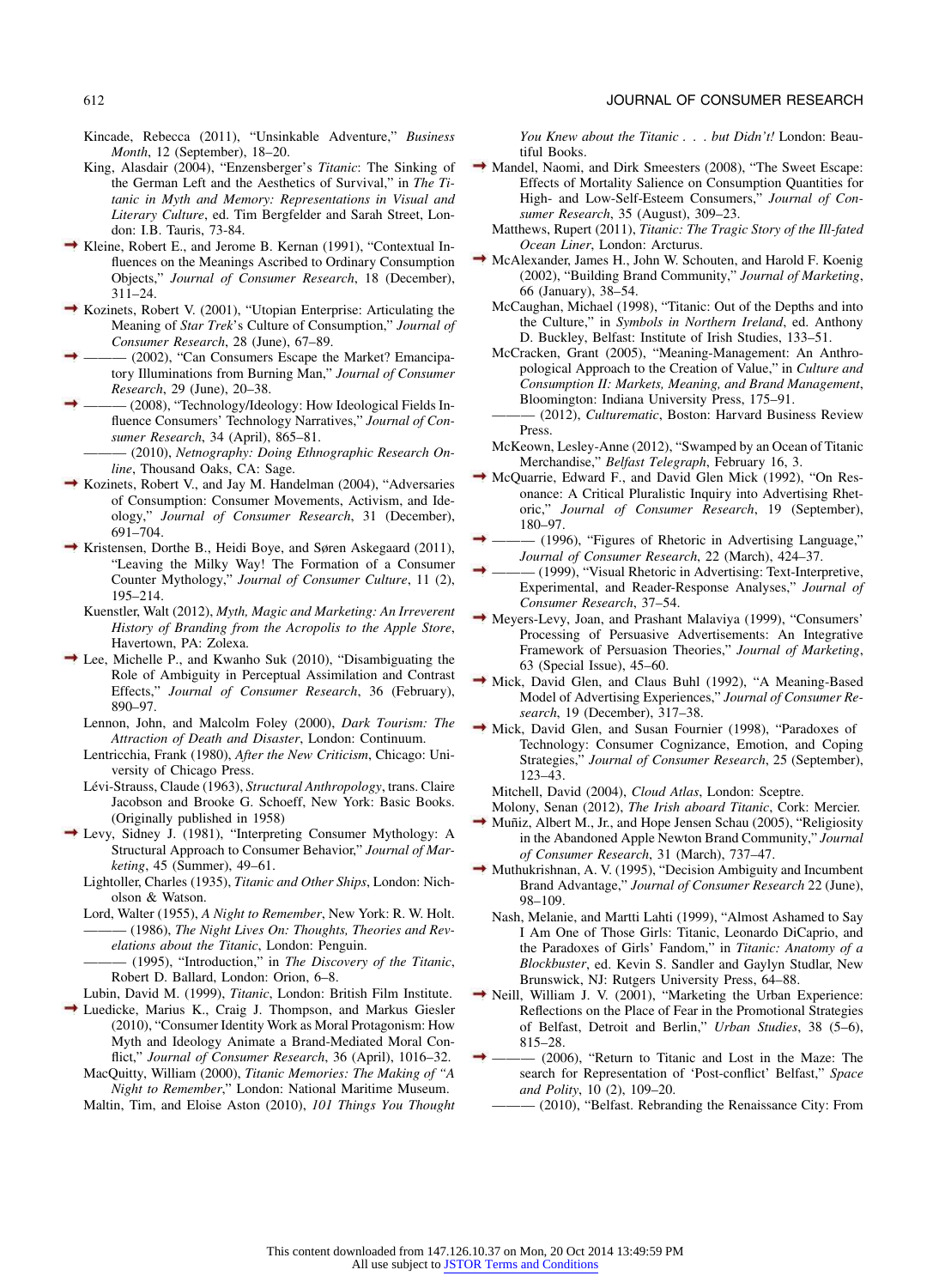the Troubles to Titanic Quarter," in *Urban Design and the British Urban Renaissance*, ed. John Punter, London: Routledge, 305–21.

- Neville, Stuart (2010), *The Twelve*, London: Vintage.
- → Norton, Michael I., Jeana H. Frost, and Don Ariely (2007), "Less Is More: The Lure of Ambiguity, or Why Familiarity Breeds Contempt," *Journal of Personality and Social Psychology*, 92 (1), 97–105.
- $\rightarrow$  Pardo, Italo (1989), "Life, Death and Ambiguity in the Social Dynamics of Inner Naples," *Man, New Series*, 24 (1), 103– 23.
	- Patten, Louise (2010), *Good as Gold*, London: Quercus.
	- Pearson, Timothy R. (2011), *The Old Rules of Marketing Are Dead: Six New Rules to Reinvent Your Brand and Reignite Your Business*, New York: McGraw Hill.
	- Pellegrino, Charles (1990), *Her Name Titanic: The Untold Story of the Sinking and Finding of the Unsinkable Ship*, New York: Avon.
		- ——— (2012), *Farewell Titanic: Her Final Legacy*, New York: John Wiley.
- $\rightarrow$  Peñaloza, Lisa (2001), "Consuming the American West: Cultural Meaning and Memory at a Stock Show and Rodeo," *Journal of Consumer Research*, 28 (December), 369–98.
- Pendergrast, Mark (1993), *For God, Country and Coca-Cola: The Unauthorized History of the World's Most Popular Soft Drink*, London: Weidenfeld & Nicolson.
- Peracchio, Laura A., and Joan Meyers-Levy (1994), "How Ambiguous Cropped Objects in Ad Photos Can Affect Product Evaluations," *Journal of Consumer Research*, 21 (June), 190–204.
- Puntoni, Stefano, Jonathan E. Schroeder, and Mark Ritson (2010) "Meaning Matters: Polysemy in Advertising," *Journal of Advertising*, 39 (2), 51–64.
	- Ravin, Yael, and Claudia Leacock, eds. (2000), "Polysemy: An Overview," in *Polysemy: Theoretical and Computational Approaches*, Oxford: Oxford University Press, 1–29.
	- Reeves, Rosser (1961), *Reality in Advertising*, London: Mac-Gibbon & Kee.
	- Richards, I. A. (1929), *Practical Criticism: A Study of Literary Judgment*, London: Routledge.
	- Ries, Al, and Jack Trout (2001), *Positioning: The Battle for Your Mind*, rev. ed., New York: McGraw-Hill.
- Rindfleisch, Aric, James E. Burroughs, and Nancy Wong (2009), "The Safety of Objects: Materialism, Existential Insecurity, and Brand Connection," *Journal of Consumer Research*, 36 (June), 1–16.
- Ritson, Mark, and Richard Elliott (1999), "The Social Uses of Advertising: An Ethnographic Study of Adolescent Advertising Audiences," *Journal of Consumer Research*, 26 (December), 260–77.
	- Rose, Frank (2011), *The Art of Immersion: How the Digital Generation Is Remaking Hollywood, Madison Avenue, and the Way We Tell Stories*, New York: Norton.
	- Rothenberg, David (2011), *Survival of the Beautiful: Art, Science and Evolution*, London: Bloomsbury.
	- Ruthven, K. K. (1976), *Myth*, London: Metheun.
	- Salmon, Christian (2010), *Storytelling: Bewitching the Modern Mind*, trans. David Macey, London: Verso. (Originally published in 2007)
- Schouten, John, and James H. McAlexander (1995), "Subcultures of Consumption: An Ethnography of the New Bikers," *Journal of Consumer Research*, 22 (June), 43–61.
	- Schroeder, Jonathan E., and Miriam Salzer-Mörling, eds. (2006),

"Introduction: The Cultural Codes of Branding," in *Brand Culture*, London: Routledge, 1–12.

- Scott, Linda M. (2005), *Fresh Lipstick: Redressing Fashion and Feminism*, New York: Palgrave Macmillan.
- Scott, Linda M., and Pauline Maclaran (2013), "Consuming the Mists and Myths of Avalon: A Case Study of Pilgrimage in Glastonbury," in *Consumption and Spirituality*, ed. Diego Rinallo, Linda Scott, and Pauline Maclaran, London: Routledge, 195–208.
- Seaton, Anthony V. (1999), "War and Thanatourism," *Annals of Tourism Research*, 26 (1), 130–58.
	- Segal, Robert A. (2004), *Myth: A Very Short Introduction*, Oxford: Oxford University Press.
	- Seil, William (1996), *Sherlock Holmes and the Titanic Tragedy: A Case to Remember*, London: Breese Books.
	- Shankar, Avi, Richard Elliott, and Christina Goulding (2001), "Understanding Consumption: Contributions from a Narrative Perspective," *Journal of Marketing Management*, 17 (3/4), 429–53.
- Sheridan, Michael (2013), "Romantics Offer \$1m for Each Cabin on *Titanic II*," *Sunday Times*, February 24, 30.
- Sherry, John F., Jr., and John Schouten (2002), "A Role for Poetry in Consumer Research," *Journal of Consumer Research*, 29 (September), 218–34.
	- Sides, Hampton (2012), "Unseen Titanic," *National Geographic*, 221 (4), 78–99.
	- Sivulka, Juliann (2011), *Soap, Sex, and Cigarettes: A Cultural History of American Advertising*, 2nd ed., Boston: Wadsworth.
	- Steel, Danielle (1991), *No Greater Love*, London: Bantam.
- Stern, Barbara B. (1989), "Literary Criticism and Consumer Research: Overview and Illustrative Analysis," *Journal of Consumer Research*, 16 (December), 322–34.
- (1995), "Consumer Myths: Frye's Taxonomy and the Structural Analysis of Consumption Text," *Journal of Consumer Research* 22 (September), 164–85.
- (2006), "What Does Brand Mean? Historical-Analysis Method and Construct Definition," *Journal of the Academy of Marketing Science*, 35 (2), 216–33.
- Sternberg, Ernest (1999), *The Economy of Icons: How Business Manufactures Meaning*, Westport, CT: Praeger.
- Stone, Philip R., and Richard Sharpley (2008), "Consuming Dark Tourism: A Thanatological Perspective," *Annals of Tourism Research*, 35 (2), 574–95.
	- Studlar, Gaylyn, and Kevin S. Sandler (1999), "Introduction: The Seductive Waters of James Cameron's Film Phenomenon," in *Titanic: Anatomy of a Blockbuster*, ed. Kevin S. Sandler and Gaylyn Studlar, New Brunswick, NJ: Rutgers University Press, 1–13.
	- Sturken, Marita (2008), *Tourists of History: Memory, Kitsch, and Consumerism from Oklahoma City to Ground Zero*, Raleigh, NC: Duke University Press.
- Thompson, Craig J. (2004), "Marketplace Mythology and Discourses of Power," *Journal of Consumer Research*, 31 (June), 162–80.
- Thompson, Craig J., Eric Arnould, and Markus Giesler (2013), "Discursivity, Difference, and Disruption: Genealogical Reflections on the Consumer Culture Theory Heteroglossia," *Marketing Theory*, 13 (2), 149–74.
- Thompson, Craig J., and Zeynep Arsel (2004), "The Starbucks Brandscape and Consumers' (Anticorporate) Experiences of Glocalization," *Journal of Consumer Research*, 31 (December), 631–42.